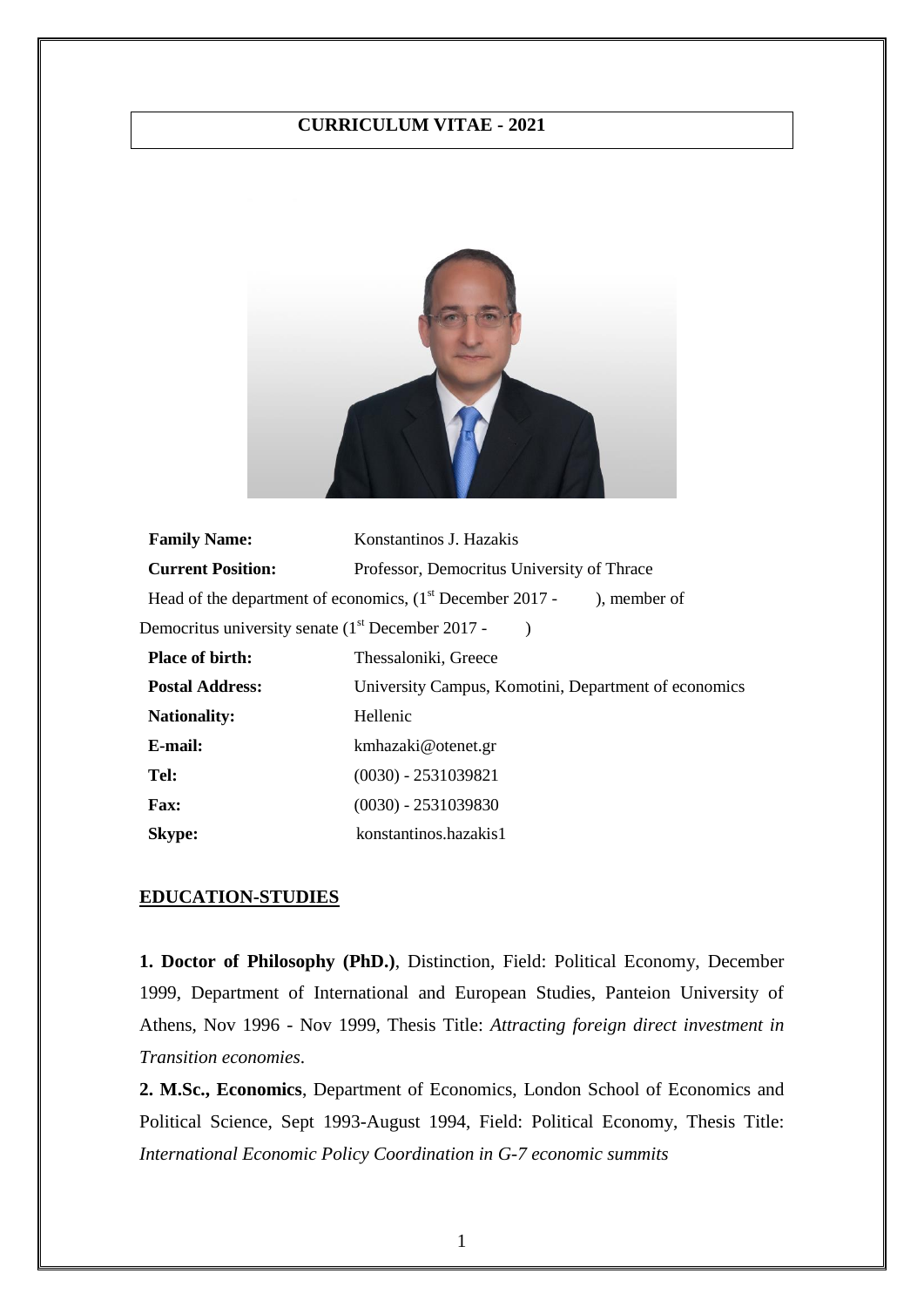**3. B.Sc., Honours (9.27 /10)**, Sept 1989 - June 1993, Department of International and European Studies, Panteion University of Athens

4. French Collège De La Salle, Graduation June 1989

# **SCHOLARSHIPS/AWARDS/DISTINCTIONS**

## **1. Rotary Club of Thessaloniki, October 1989**.

Awarded by Rector of Aristotle University of Thessaloniki Professor Trakatelis, for succeeding in University entry exams, (highest score among 160000 candidates in Greek exams (628/640)

# **2. Greek Government Scholarship (IKY), 1989-1993**.

Academic excellence during all years of B.Sc. education

**3. London School of Economics and Political Science Scholarship, 1993-1994**, Scholarship for graduate studies.

# **4. J. Pateras Fund Scholarship, Oct 1993 - Aug 1994**

Scholarship for Graduate studies in London School of Economics and Political Science.

# **5. 34th Squadron of Greek Army, Oct 1996**

Honoured by the Cavalry Major for excellent accomplishment of duties as an officer during military service (November 1994 - October 1996).

# **Administrative experience**

Democritus University of Thrace, Head of the department of economics,  $(1<sup>st</sup>)$ December 2017 - 1.

# **RESEARCH INTERESTS**

- 1. European Political Economy European economic governance
- 2. International Political Economy International trade.
- 3. Foreign Direct Investment/Privatization.
- 4. International Economic Policy Cooperation with emphasis in G-8/G-20 Summits.
- 5. Multinational Corporations and economic development.
- 6. Methodology of economic and social science.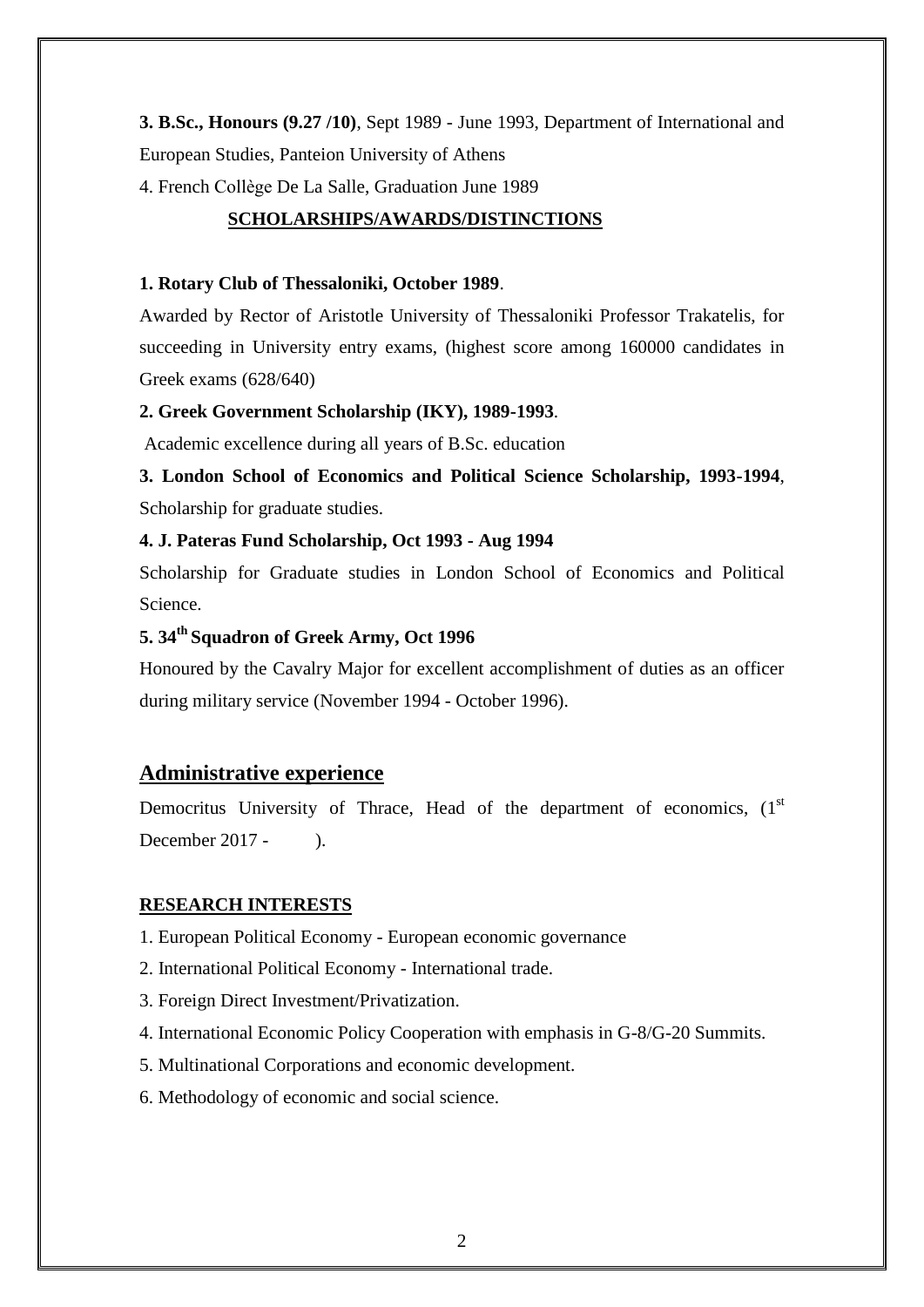## **ACADEMIC POSITIONS/UNIVERSITY TEACHING EXPERIENCE**

#### **Current Posts**

**January 2019 -** *Department of Economics, Democritus University of* 

*Thrace, Greece, Professor*

1. Undergraduate courses: International Political Economy, International Business relations.

2. Postgraduate courses: Multinational Corporations, Political economy of European integration, Leadership and management, Methodology of economic and social sciences.

3. Supervision and examination of graduate theses and PhD dissertations in the fields of international economics, regional economics, European economics, political economy and business economics.

# **April 2014 – December 2018** *Department of Economics, Democritus University of Thrace, Greece, Associate Professor*

1. Undergraduate courses: International Political Economy, International Business relations.

2. Postgraduate courses: Multinational Corporations, Political economy of European integration

3. Supervision and examination of graduate theses and PhD dissertations in the fields of international economics, regional economics, European economics, political economy and business economics.

# **April 2008- April 2014** *Department of Economics, Democritus University of Thrace, Greece, Assistant Professor*

1. Undergraduate courses: Economics of South – east Europe, Transition economics, macroeconomics, International political economy, Regional economics, Economic relations and institutions in South-East Europe, International business relations, European union and developing countries

2. Postgraduate courses: International Trade, Multinational Corporations, Economics of NGOs.

3. Supervision and examination of graduate theses and PhD dissertations in the fields of international economics, regional economics, European economics, political economy and business economics.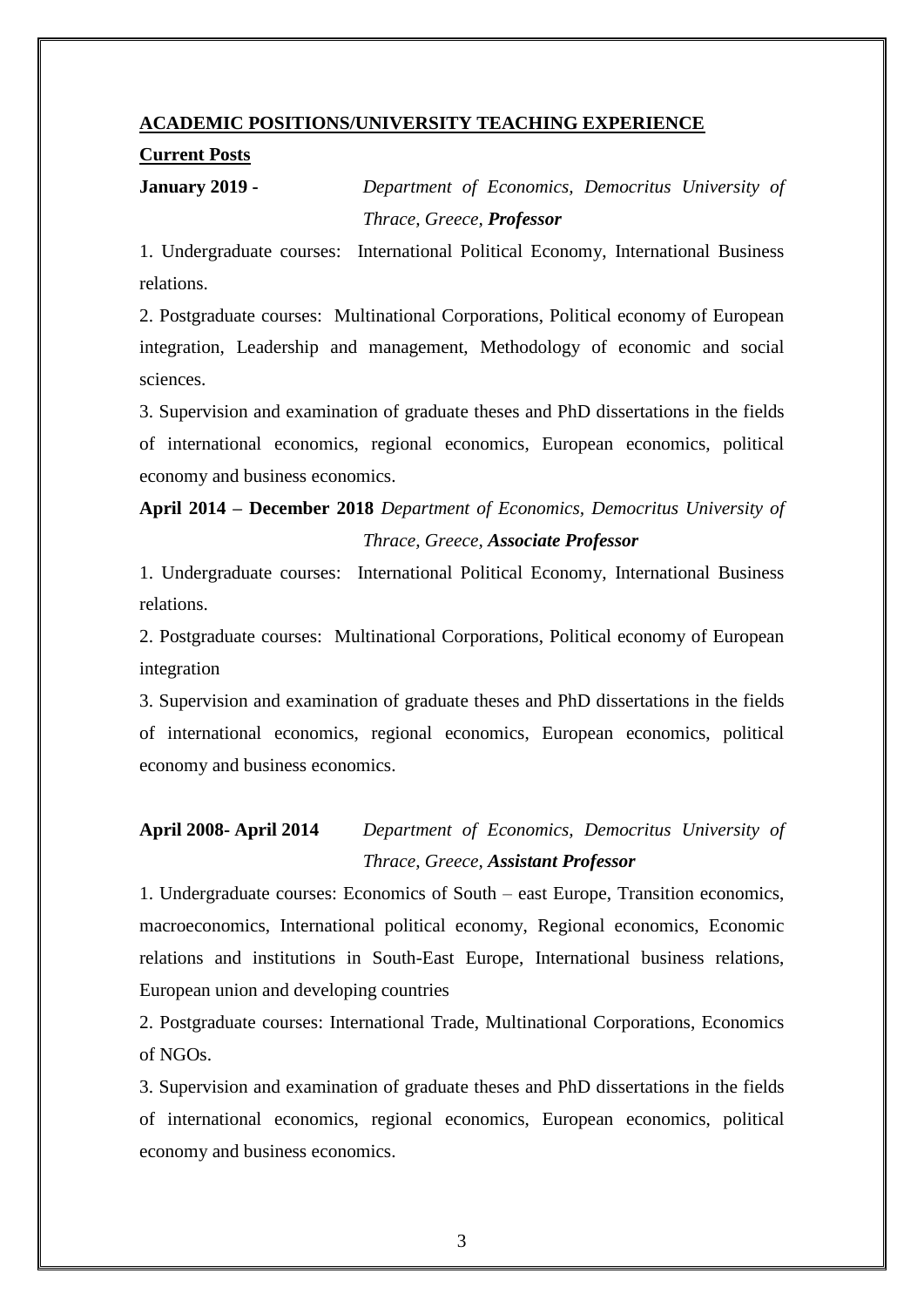4. Departmental Coordinator, Erasmus Mobility and Erasmus Placement Program (2008-2015).

5. Member of Undergraduate program committee.

6. Research in the field of international and European political economy.

7. Responsible for the report on internal assessment of the Department of economics (2009-2016).

8. Departmental academic mentor.

**June 2009 - 2018** *Institute of International Economic Relations of Athens*

1. Research Fellow and member of the editorial board of the Journal "Agora without frontiers".

## **Previous Posts**

## **Oct 1999 - February 2004,**

**Oct 2009 - January 2009** *Department of International and European Studies, Panteion University of Athens, Visiting Professor Post-Graduate studies Program*

1. Program of post-graduate studies: Multinational corporations, Protection and promotion of foreign direct investment.

**Oct 2006-February 2008** *Department of International and European economic and political Studies, University of Macedonia, Visiting Professor*

1. Undergraduate programme: Political Economy, International economic development, Regional economic unions.

# **March 2003-August 2003** *Department of Economics, University of Thessaly, Visiting Professor*

1. Undergraduate programme: Multinational corporations

**Oct 2005-August 2006** *Department of Mediterranean Studies, University of Aegean, Visiting Professor*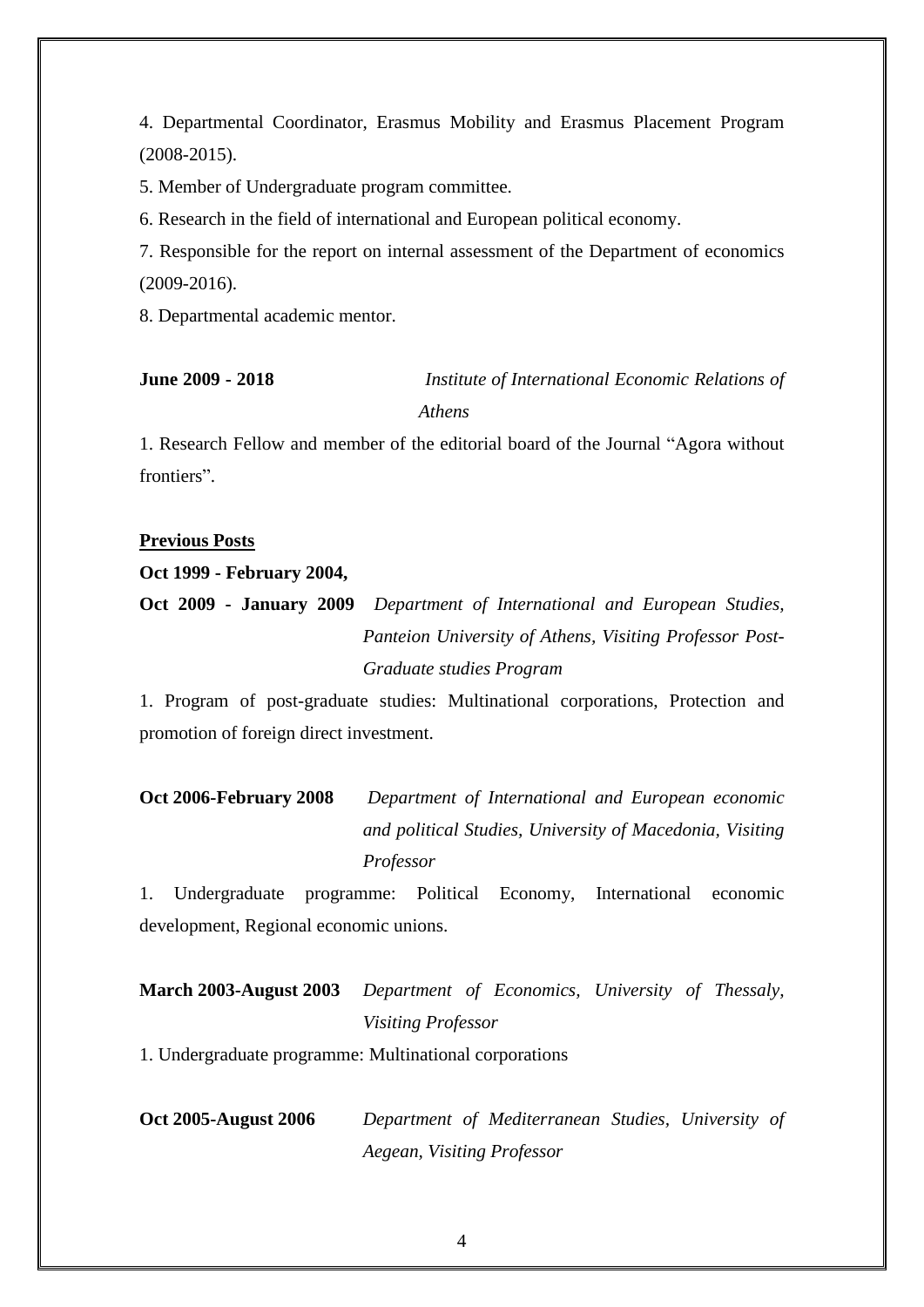1. Undergraduate programme: International economic relations I, International Relations II, Political economy of International relations, Selected issues in International economic relations.

# **March 2006-August 2006** *Department of Balkan studies, University of West Macedonia Visiting Professor*

1. Undergraduate programme: International business.

# **Oct 2002-February 2008** *Department of economics, Democritus University of Thrace, Visiting Professor*

1. Undergraduate programme: Balkan economies, Economic geography in South-east Europe, Regional economics, International business, Economics of transition, Microeconomics

2. Postgraduate program: World trade, Multinational corporations (March 2007- )

## **PUBLICATIONS**

#### **Books**

(B1) K. Hazakis, (2000), A guide to foreign investment in Balkans: Bulgaria and Romania as case studies, Thessaloniki, Ziti Publications, 540 pages.

(B2) K. Hazakis, (2001), A guide to foreign investment in East Asia, Thessaloniki, Ziti publications, 248 pages.

(B3) K. Hazakis (2008), Global economic hegemony or global economic cooperation? The role of G-8 states, Athens, Papazisis - Institute of International Economic relations of Athens, 468 pages.

(B4) K. Hazakis - P. Siousouras, (editors), (2009) Globalisation: Political and economic aspects for European Union and Greece, Piotita publications, Athens, 922 pages.

(B5) K. Hazakis - T. Pelagidis, (editors), (2009), The political economy of transition: From central planning to market economy, Papazisis publications, Athens, 348 pages. (B6) K. Hazakis, (2018), European political economy: theory and policy, October, Lexington, USA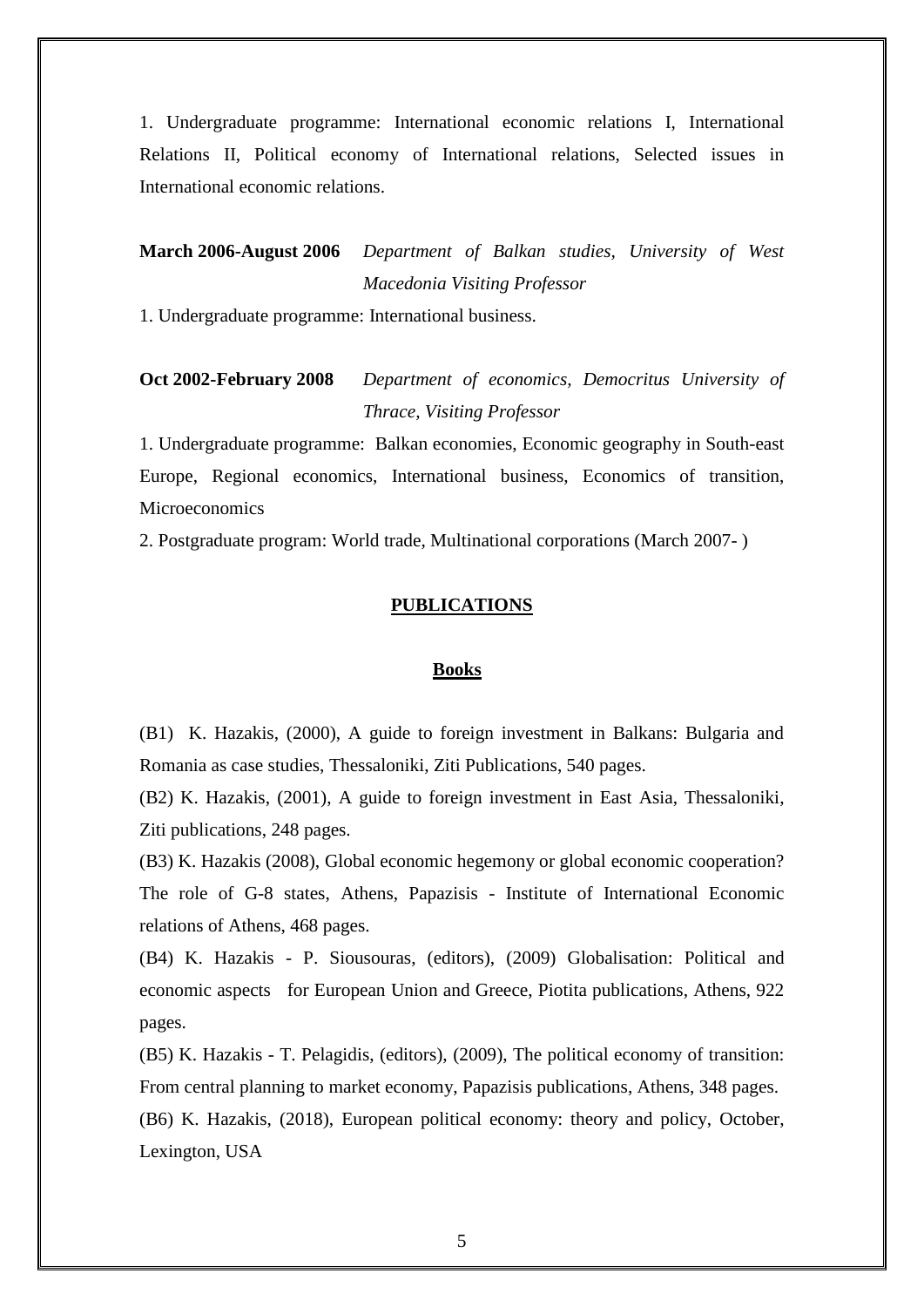### **Refereed Journals**

(J1) K. Hazakis, (1994), The role of investment incentives in attracting foreign direct investment, Agora without frontiers, vol.5 (2):100-119.

(J2) K. Hazakis, (2001), Strategies for corporate cooperation in twenty first century: The reasons for joint ventures, Agora without frontiers, vol.7 (2):86-99.

(J3) K. Hazakis, (2003), The architecture of strategic alliances: A critical survey, Review of the Greek Academy for Business Administration, vol.1:33-42

(J4) K. Hazakis, (2008), Managing the dynamics of technological creativity and innovation: An analysis of the experience of European Union Mediterranean partners, International Journal of Finance and Economics, issue 18:172-181.

(J5) K. Hazakis-P. Siousouras, (2008), The dynamics of globalization: A critical approach, Journal of the Academy of social sciences, Contemporary Social Science, vol.3 (3):249-263.

(J6) K. Hazakis, (2008), Anatomy of US international monetary power: Hegemony or primus inter pares leadership? Science and Society, Journal of political and moral theory, vol. 20:1-17

(J7) K. Hazakis, (2009), From Rambouillet to Heilingendamm: The role of group eight economic summits in global monetary architecture, Central European Journal of International and Security Studies vol. 3(1):165-184.

(J8) K. Hazakis, (2010), From market economics to institutional embedness of economic development: Key ethical issues for transition societies, International Journal of Economic Policy in Emerging Economies, vol. 3, no.4: 385-397.

(J9) K. Hazakis, (2011), Rethinking the interaction between FDI and competitiveness in West Balkans: An Institutionalist approach, International Journal of Economic Policy in Emerging Economies, vol. 4, no 2: 177-196.

(J10) K. Hazakis-J. Mourmouris, (2012), Social Impact Assessment of FDI energy projects: Burgas - Alexandroupolis oil pipeline as a case study, International Journal of Global Trade and Markets, volume 5, n 3: 299-315.

(J11) K. Hazakis-P. Ioannidis, (2012), Modelling the interaction between firms and institutions in a local context: A game approach, Journal of Regional Socio-Economic Issues, vol.2, issue 2, June: 69-94.

(J12) Konstantinos Hazakis - M. Chailis, (2013), The role of economic diplomacy on energy projects: the exploration of natural gas resources at Cyprus exclusive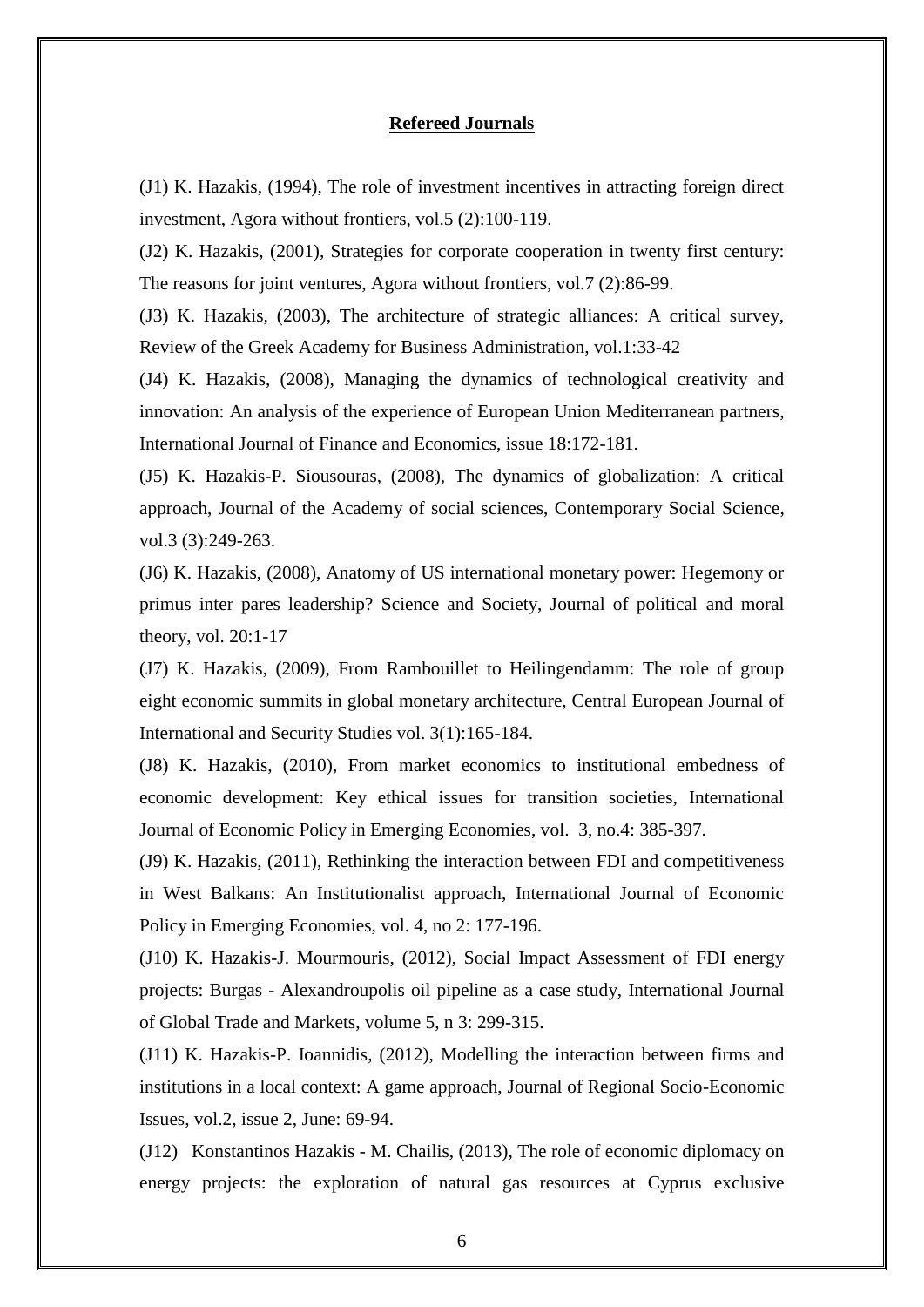economic zone, International Journal of Diplomacy and Economy, vol. 1, issue 3, pages 291-308.

(J13) Sarafopoulos G., Hazakis K., Ioannidis P., (2014), Modelling economic growth policy interaction with local government reform: Evidence from Eastern Macedonia and Thrace, East West Journal of Economics and Business, volume XVII, no 2, December, pages 39-67.

(J14) Konstantinos Hazakis, (2014), The rationale of special economic zones (SEZs): An Institutional approach, Regional Science Policy and Practice, vol.6 (1), pages 85- 101

(J15) Hazakis K., Ioannidis, P., (2014), The impact of Local Government Institutional framework on distribution of Intergovernmental Grants: Greek Republic as a case study, European Journal of Spatial Development, August, Volume 55, pages 1-26.

(J16) Konstantinos Hazakis- P.Ioannidis, (2014), From Kapodistrias to Kallikrates: intraregional cooperation and local governments' institutional reforms in Eastern Macedonia and Thrace, International Journal of Trade and Global Markets, volume 7, no 4, December, pages 285-299.

(J17) K. Hazakis, (2015), Reconsidering the ethics of the stability and growth pact: key implications for European debt crisis, International Journal of Business and Management Studies, volume 4(1), pp.203–217 ISSN: 2158-1479

(J18) Konstantinos J. Hazakis, (2015), The Political Economy of Economic adjustment programs in the Eurozone: A detailed policy analysis, Politics and Policy 43(6):822-854

(J19) Κοnstantinos Hazakis - G. Chatzievagelou, (2016), Similarities and differences of IMF conditionality clause in Latin American and euro area states: a critical appraisal, International Journal of diplomacy and economy, Volume 3(2):91-111

(J20) Konstantinos Hazakis, (2017), An institutional proposal for economic adjustment in euro area, Journal of sustainable development, vol. 1:82-100

(J21) Κ. Hazakis- G. Papanikolaou, 2018, Improving corporate governance in Greek hospitals, Social Policy, (10):20-39.

(J22) Konstantinos J. Hazakis, 2021, Is there a way out of the crisis? Macroeconomic challenges for Greece after the Covid-19 pandemic, European society and politics, online access.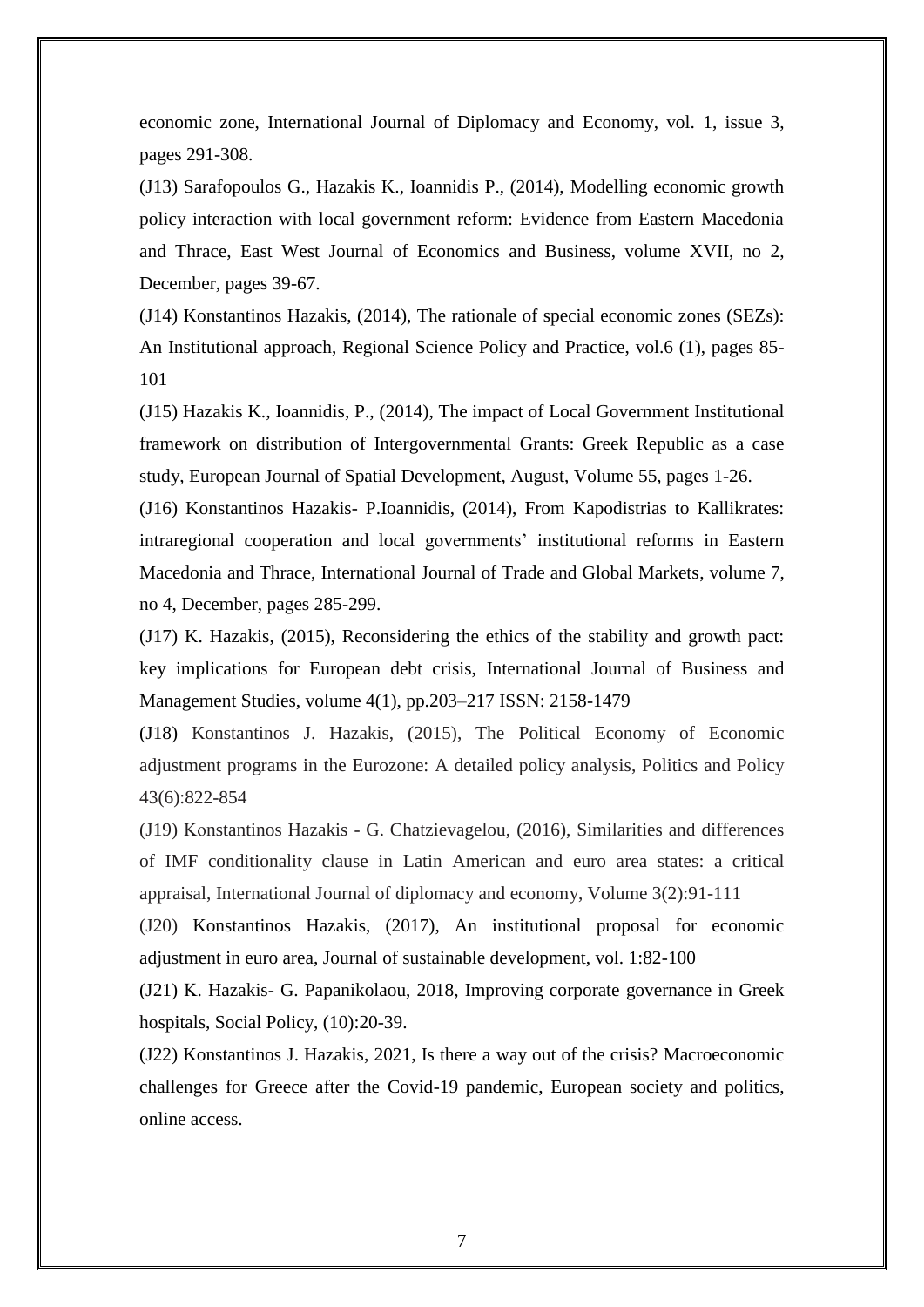In the last decade, Hellenic economic adjustment managed to restore macroeconomic balances and positive growth rates although to the detriment of debt sustainability and citizens' welfare. Covid-19 hit in 2020 the growth drivers of the Greek economy leading, once again, to rise of unemployment and to depression of economic activity. The article presents the macroeconomic priorities for the Greek economy after Covid-19 pandemic. The analysis considers four issue areas that are closely linked with growth namely primary fiscal balance, debt sustainability, external competitiveness and unemployment-poverty. It is argued that under certain conditions positive evolution of the four variables can keep Greek economy and Greek productive networks on track, limiting negative repercussions for the Greek society.

(J23) Konstantinos J. Hazakis, 2021, The rationale of the comprehensive economic and trade agreement (CETA): An institutional Approach, The Hellenic open business administration journal, volume 7, no1, 37-62**.**

Aggressive trade unilateralism, Doha trade round failure and the emergence of regional trade blocs, complicate international trade politics. Within such a volatile environment, the comprehensive economic and trade agreement (CETA) enforces EU-Canada trade relationships. The article examines CETA from an institutional perspective, acknowledging the specificity and the logic of the agreement. It is evident that CETA rationale includes not only the liberalization of inter-regional trade but also the accommodation of the regulatory –institutional challenges of EU- Canada trade.

It is argued that efficient regional trade regimes as CETA, contribute substantially to trade cooperation, to transactional efficiency, to collective trade norms and values and to convergence of heterogeneous trade interests and preferences, forwarding a cooperative equilibrium.

(J 24) Ioannis Dokas, C. Leontidis, N. Eriotis, Konstantinos Hazakis, 2021, Earnings management: an overview of the relative literature, Bulletin of applied economics, pages 25-55, volume 8 (2).

This article aims to present a critical overview of the traditional studies in earnings management, focusing on the impact on the making decision process. This overview in the literature provides numerous aspects of this topic, in line with the firms' motivations. Earnings management procedure includes smoothing and opportunistic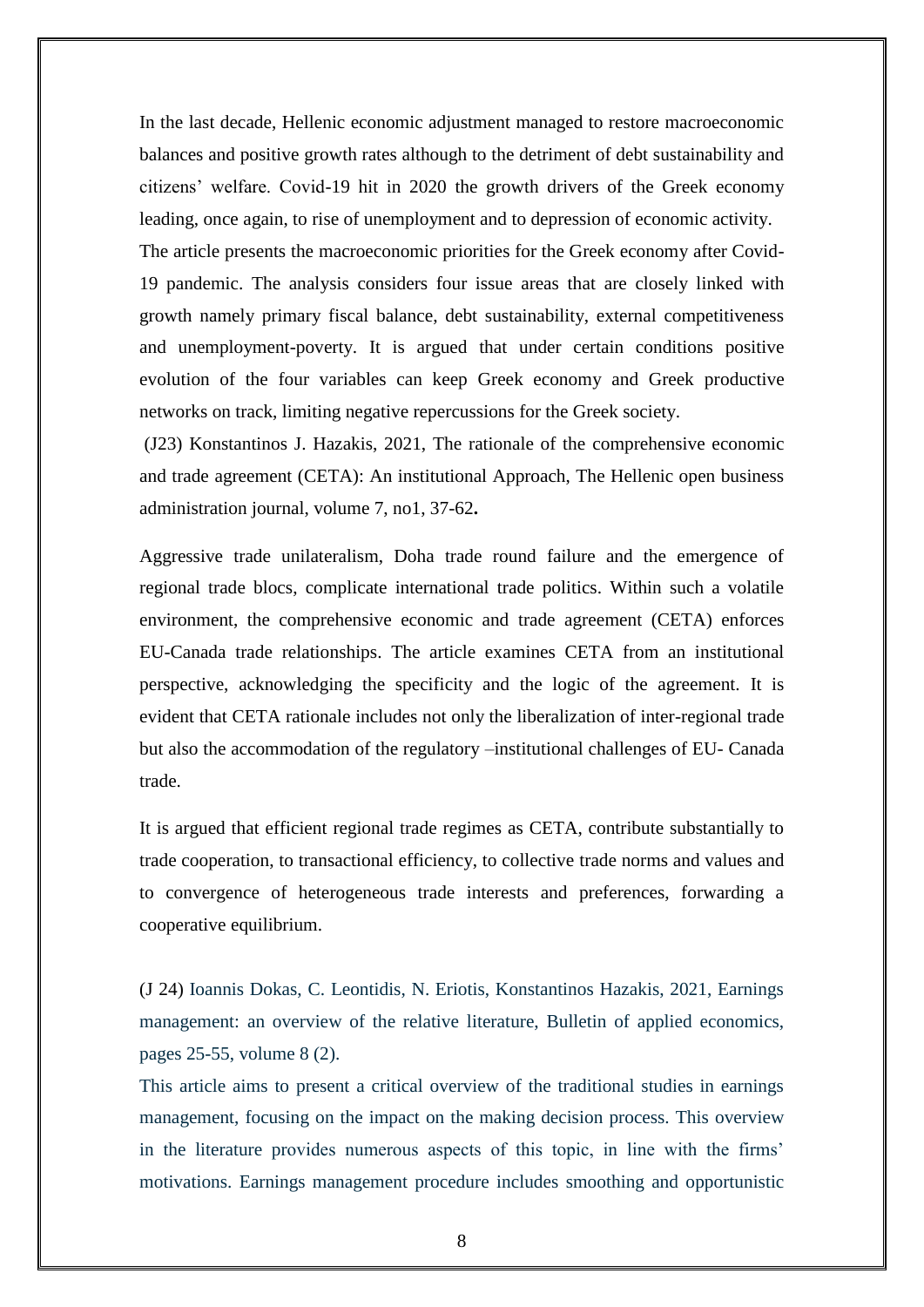practices and illustrating accounting rules with a significant effect on accounting information quality. Several researchers have shifted their attention to real activities as a primary method or supplementary to accrual-based methods to obtain a complete view of the earnings management levels. Earnings management is considered an opportunistic instrument, and it can be part of the aggregate long-term business strategy. This review study provides some guidelines, to academics and professionals, in line with the models and the motivations that lead managers to engage in this procedure. This overview creates new research avenues enhancing the existing knowledge.

## **Working Papers in International Institutes (with referees)**

**(**WP1) K. Hazakis, (2012), Analyzing the logic of international monetary cooperation in Group twenty Summits, Institute on comparative regional integration studies, United Nations University, UNU-CRIS Working Paper,w-2012-2, Bruges, 20<sup>th</sup> January 2012.

(WP2) K. Hazakis- P. Proedrou, (2012), Optimizing EU-Russia energy Diplomacy: The need for an active strategic partnership, College of Europe, Bruges, EU Diplomacy Papers 04/2012

(WP3) Konstantinos Hazakis, 2019, A new analytical framework to explain the troubling EU (dis)integration dynamics, Institute on Comparative Regional Integration Studies, United Nations University, UNU-CRIS Working Paper, w-2019- 10, December

Disintegration literature is deprived of a widely accepted policy framework to analyze the rationale, the traits and the impact of European integration/disintegration. This article presents a policy oriented analytical framework so as to perceive the complex interplay of EU integration-disintegration dynamics. The analysis begins by setting the problem while section two describes the major tenets of existing EU integration theories on disintegration challenges. Section three analyses the content of an alternative analytical framework for understanding EU integration-disintegration dynamics while chapter four concludes and reaches useful policy implications

(WP4) Konstantinos J. Hazakis, 2021, The impact of disintegration dynamics on EU international trade policy: An institutional analysis, The center for global political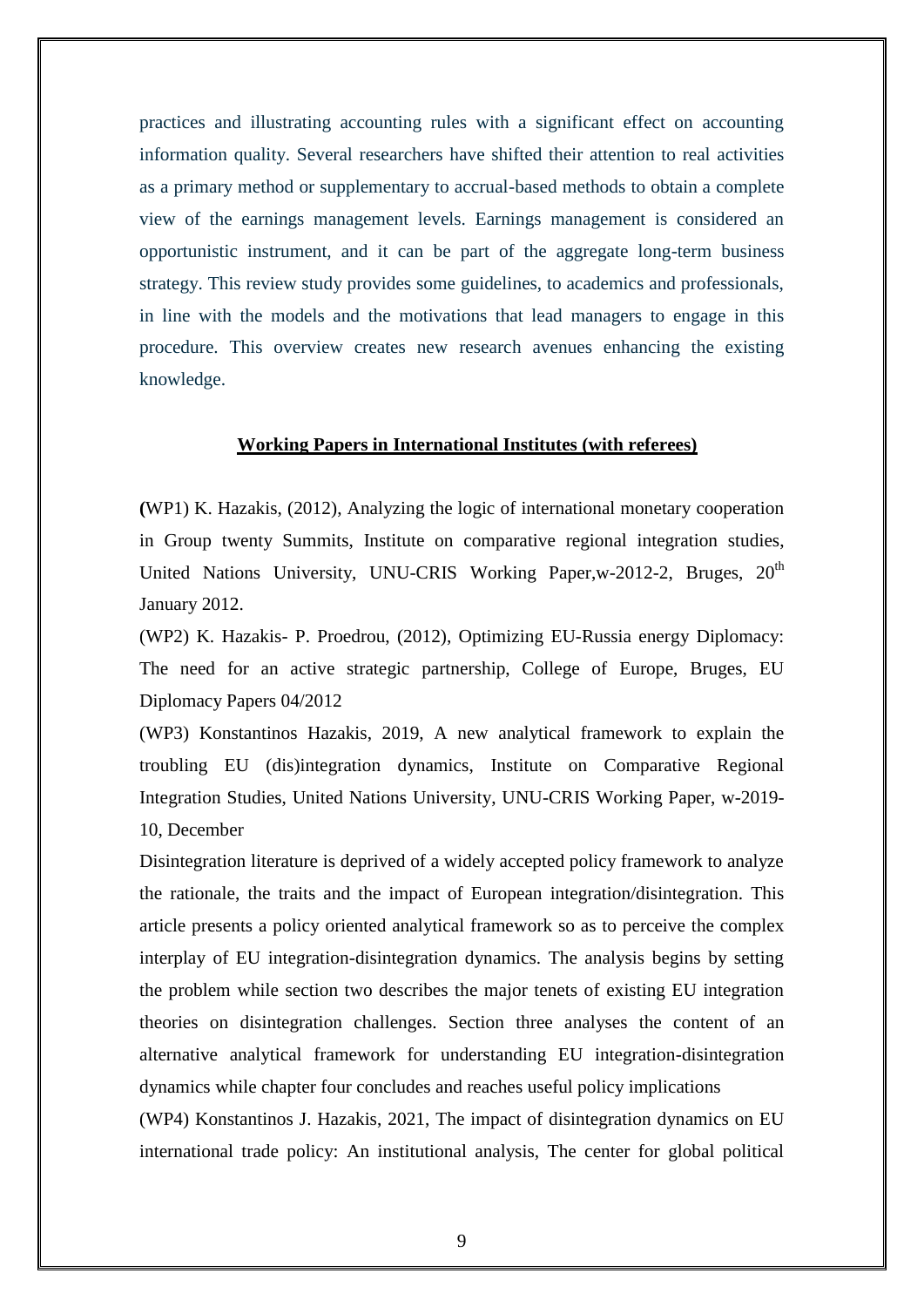economy, working papers series number 20, University of Sussex, 11 December 2021, pages 41.

Safeguarding access to international markets requires an effective EU international trade policy. Equally important, preserving an open, rules-based world trading system presupposes strong EU capability as well as consensus of EU states on the scope and targets of EU international trade policy. The paper presents a policy oriented analytical framework of EU international trade policy taking into consideration the impact of disintegration dynamics and emerging trade protectionism.

Initially, the analysis sets the problem while section two offers the major tenets of the politicization of EU international trade policy. Section three presents the key arguments of the institutional analysis on the issue while section four analyses the content of an alternative policy framework for understanding disintegration - EU trade policy interaction. Section five concludes and reaches useful policy implications. It is suggested that there is a need for more Europe on international trade meaning enhanced, effective and inclusive EU trade institutional action.

#### **Book Chapters**

(Ch1) K. Hazakis- K. Stephanou, (2002), How Greece succeeded in joining the Euro group In F. Prausello (ed), Euro circulation and the economic and monetary union Franco Angeli, Milano: 104-115.

(Ch2) K. Hazakis, (2005), The role of International economic policy coordination in world economy, In C. Tsardanidis - D. Kontis, (Ed), International political economy: Theory, structure and challenges, Papazisis Public.Athens:115-150

(Ch3) K. Hazakis, (2006), The pattern of foreign direct investment in south-east European transition countries: A comparative analysis of trends and prospects, ASECU Conference, Bankya-Sofia, in ASECU (Edit), Regional economic cooperation in south east Europe, Sofia, ISBN 954-23-0327-0, pages 584-598.

(Ch4) K. Hazakis - P. Siousouras (2008), The impact of geo-economics on the contemporary Sea Law, In G. Tsaltas, (Ed), Environment and sea transports, Sideris Publ. Athens: 93-103

(Ch5) K. Hazakis (2009), European Union foreign direct investment outflows in ASEAN region: An overview of current trends and prospects, In N. Nikitakos- G.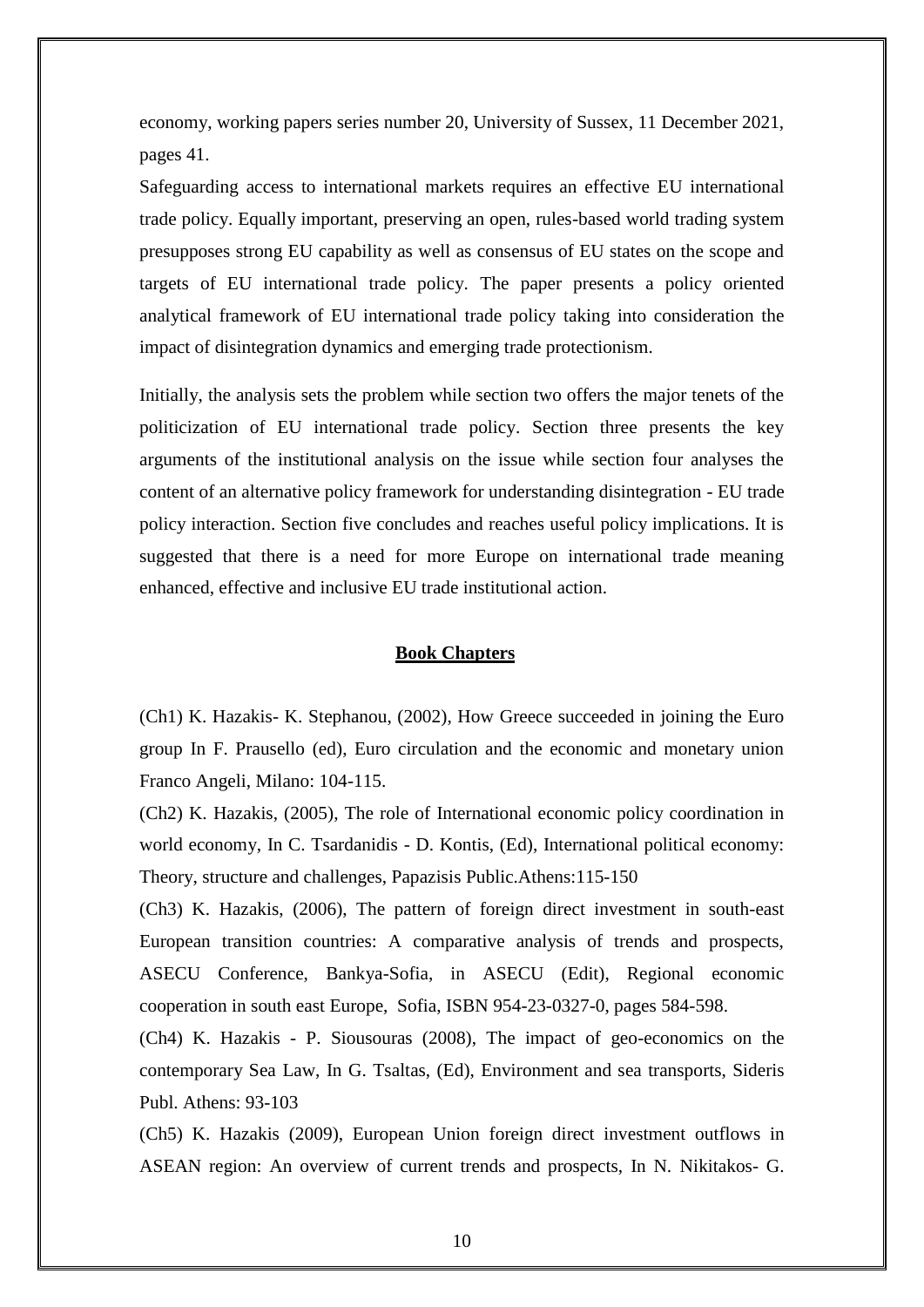Dourmas (Ed), EU-East and south-east Asia: Trade, investment, logistics and ebusiness, Sideris Publ.Athens:153-166.

(Ch6) K. Hazakis (2009), The political economy of international monetary architecture: Analyzing the shortcomings of the neoclassical economic approach, In S. Perrakis (Ed) Contemporary legal and political analysis of international organizations, Sakkoulas Publications Athens, pp 183-196

(Ch7) K. Hazakis (2009), The political economy of transformation, In K. Hazakis-T. Pelagidis (Ed), The political economy of transition: From central planning to market economy, Papazisis publications Athens, pp. 15-63.

(Ch8) K. Hazakis - P. Siousouras (2009), Globalization: An introductory analysis, In K. Hazakis- P. Siousouras (Ed), Globalization, European Union and Greece: Critical political and economic aspects, Piotita Publications, Athens: 23-38.

(Ch9) K. Hazakis, (2010), "Foreign Direct Investment in transition states of Southeast Europe: An analysis of trends and prospects, in P. Siousouras (Ed), The new Balkans: From geopolitics of transition to European Integration, Athens, Irodotos, pages 633- 658.

**(**Ch10) K. Hazakis, (2011), On the interaction of G8 with G20 Summits: An analysis of conflictual-cooperative implications for international economic governance, in S. Perrakis (Ed), International cooperation, Sideris publications, Athens, pages 467-482

(Ch11) K. Hazakis, (2011), The role of economic institutions on economic development: West Balkans as a case study area, in A. Kontis (Ed), Labour as a factor of development, (In Greek), pages 272-302, Papazisis publications, University of Athens, Athens.

(Ch12) K. Hazakis, (2012), Critical aspects of G8 interaction with International economic organizations (in Greek), pages 173-192, in C. Tsardanidis, (editor), International Political Economy, Institute of International Economic Relations of Athens, Papazisis, Publications .

(Ch13) K. Hazakis, (2013), Key conditions for the effectiveness of Special economic zones in regional development: Opportunities and challenges for Thrace, in P. Sklias-N. Tzifakis (editors), "Greece's Horizons: Reflecting on the country's assets and capabilities", Springer publications, Institute Karamanlis, 2013, ISBN 978-3-642- 34533-3, pages 237-247.

(Ch14) K. Hazakis (2014), The crisis of European economic governance and its impact on Greek sovereign debt crisis in "The Greek economy: From EMU to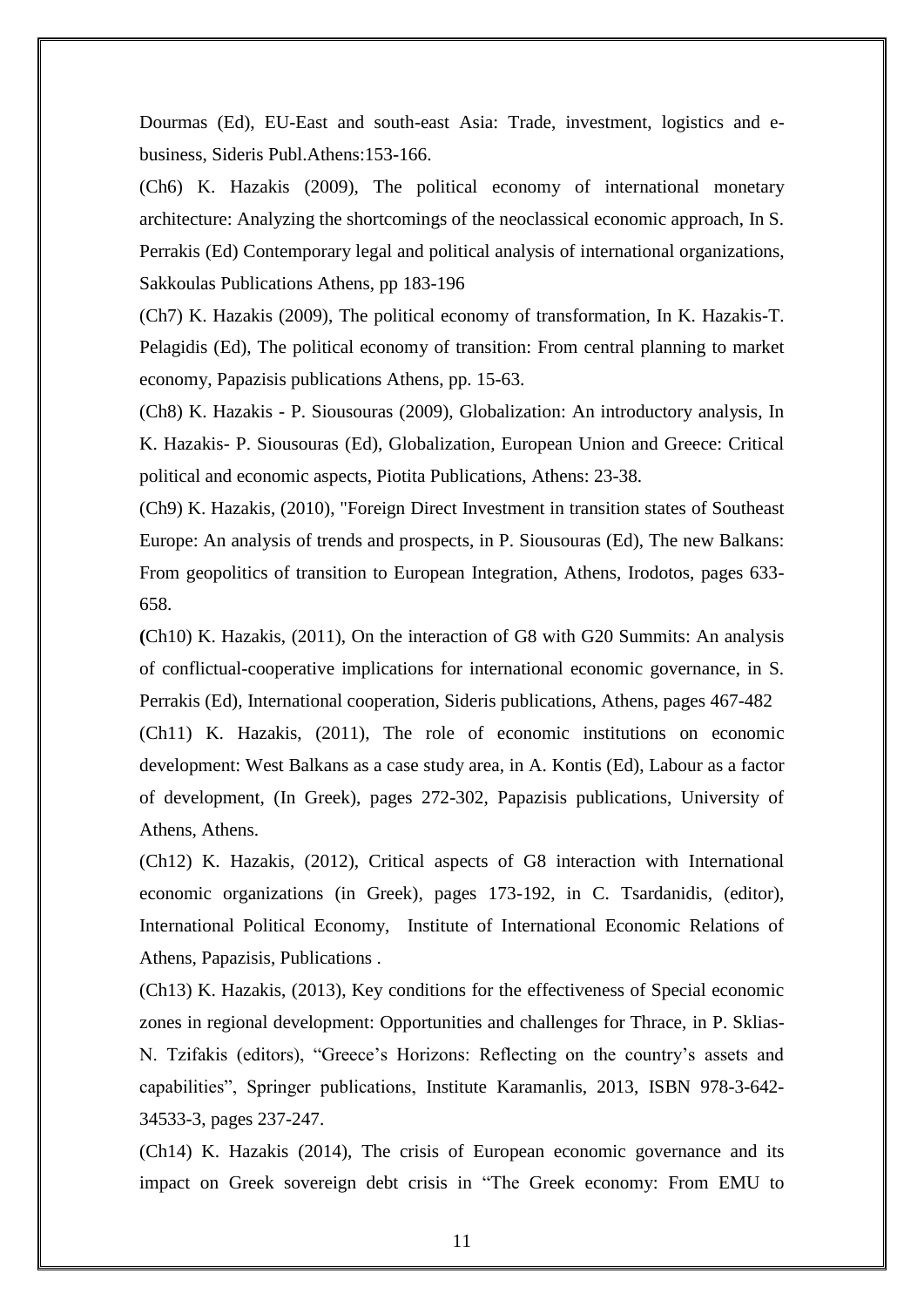multilateral euro zone support mechanism", P. Sklias-S. Roukanas (Editors), October Athens, pages 339-362.

(Ch15) D. Kyrkilis- G. Makris - K. Hazakis, (2016), Economic crisis and national economic competitiveness: Does labor cost link the two? The case of the south Eurozone states, in A. Karassavoglou (ed), Economic crisis, development and competitiveness in south east Europe, Springer publications, pages 23-39

(Ch16) K. Hazakis, (2016), The economic governance crisis in the Eurozone and its implications for the management of Greece's public debt in Sklias - Roukanas, The Greek political economy, Wilfred Martens Centre for European studies, Eburon, Delft, pages 269-285.

(Ch17) K. Hazakis, (2017), The transatlantic trade and investment partnership: a critical assessment, In A. Kontis - S. Verny (eds), European integration, Papazisis publications, Athens, pages 659-684

(Ch18) K. Hazakis, (2019), The third Hellenic economic adjustment program: success story of macroeconomic stabilization or failed story of economic growth restoration? in V. Vlahos - A. Bitzenis, (2019), European Union, post crisis: challenges and prospects for growth, Springer, pages, 183-206.

Long term economic adjustment without growth delivers economic stagnation. Analyzing the Hellenic adjustment effort, it becomes evident that fiscal consolidation attains primary surpluses while it leaves public debt at non-sustainable levels. The terms of the economic consolidation program in Greece do not favor structural and real convergence to euro area average but mainly target nominal convergence with Eurozone economies. Excessive direct and indirect taxation, internal devaluation of incomes, institutional inertia on critical growth issues, and public expenditure contraction undermine real economic adjustment.

(Ch19) Konstantinos J. Hazakis, The expansionary fiscal consolidation theorem in doubt: Its tragic implications and why it should be avoided, in Spyros Roukanas et al., (2018), The political economy of development in south eastern Europe, Springer, pages, 3-16

(Ch20) Konstantinos J. Hazakis, 2019, The bilateral economic relations of European union with united states of America: structure, problems and perspectives, In Bourantonis et al (ed), External relations of European union, Sideris publications, pages 53-72.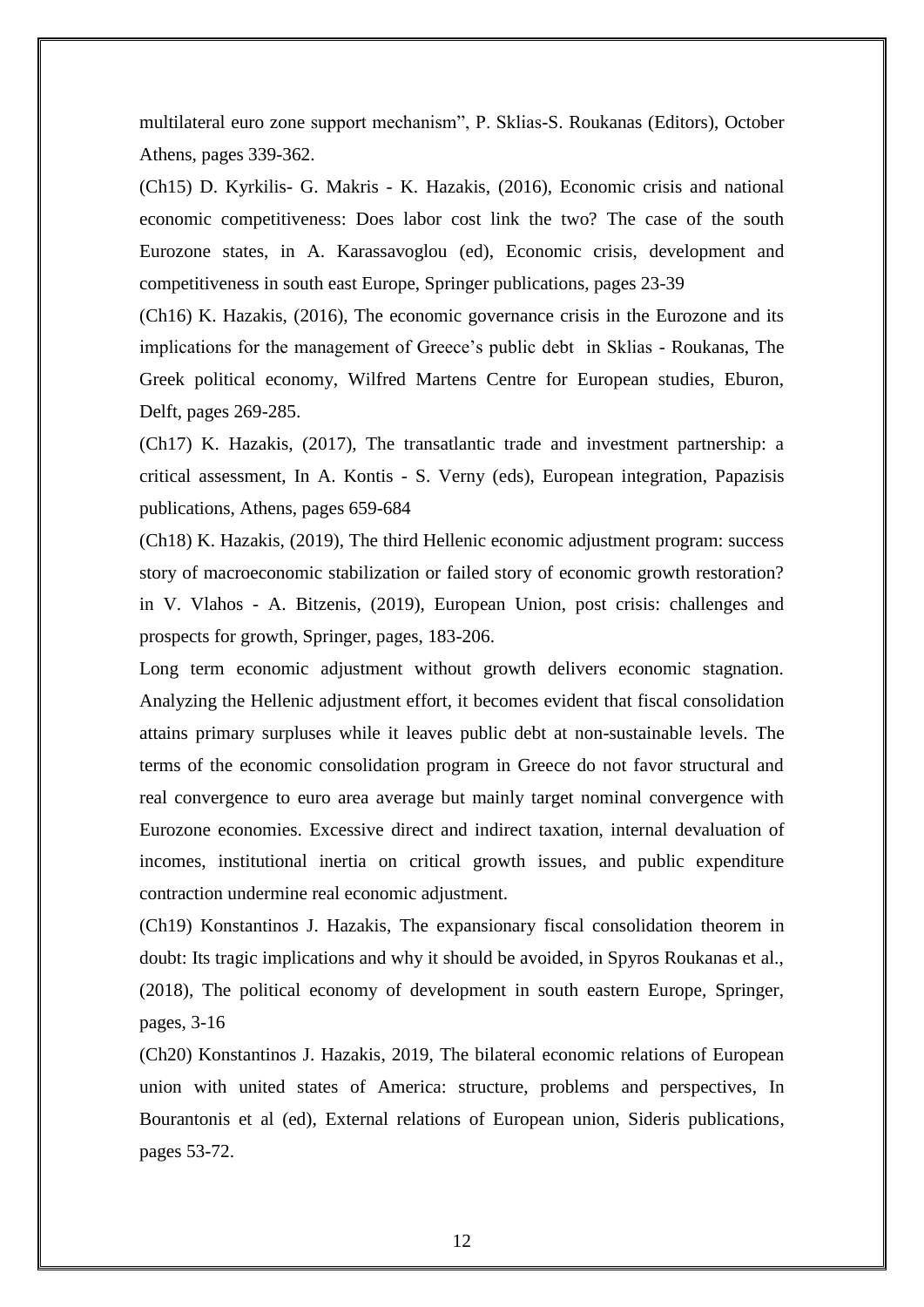(Ch21) Konstantinos J. Hazakis, forthcoming, 2021, An Odyssey with a happy end? Growth challenges, successes and failures of Greece during covid-19 era, In book titled "Modeling economic growth in contemporary Greece: The role of changing economic and industrial contexts", edited by Vasileios Vlachos, Aristidis Bitzenis and Bruno Sergi, Emerald publications, Emerald "Entrepreneurship and Global Economic Growth" series https://books.emeraldinsight.com/page/series-detail/Entrepreneurshipand-Global-Economic-Growth/

Greek economic adjustment and memoranda austerity lasted for ten years followed by intense academic and political debate over their impact on Greek society. Macroeconomic stabilization succeeded in nominal terms but to the detriment of growth drivers and social welfare involving asymmetrical and high social cost.

The article presents the key growth challenges after March 2020, taking into account the covid-19 disastrous impact. From an institutional point of view, transaction cost reduction, attainment of market credibility, trust and confidence, and improvement of economic and social cohesion, remain doubtful in the long term if macroeconomic stabilization not collides with export-oriented growth and structural reforms.

#### **International Conference Papers (with Proceedings)**

(C1) K. Hazakis, (2003), Reforming International economic policy coordination: Group eight economic summits as a case study, First Pan-Hellenic Conference on International Political Economy, Athens, September, 34 pages.

(C2) K. Hazakis, (2005), American economic hegemony in the twenty first century: Myth or reality? First global international studies conference, Constantinople, August, 55 pages

(C3) K. Hazakis, (2005), Shaping a new agenda of sustainable development for poor countries: The contribution of Group eight economic summits, Second Pan-Hellenic Conference on International Political Economy, September, 88 pages.

(C4) K. Hazakis, (2005), From Rambouillet to Gleneagles: The political economy of international monetary cooperation in Group eight economic summits, Annual Conference of European Association for Evolutionary Political Economy, Bremen, 16 November, 66 pages, (proceedings in cd-rom format).

(C5) K. Hazakis, (2007), Technology development and innovation: Where do West Balkans stand? , Conference on Management of international business and economic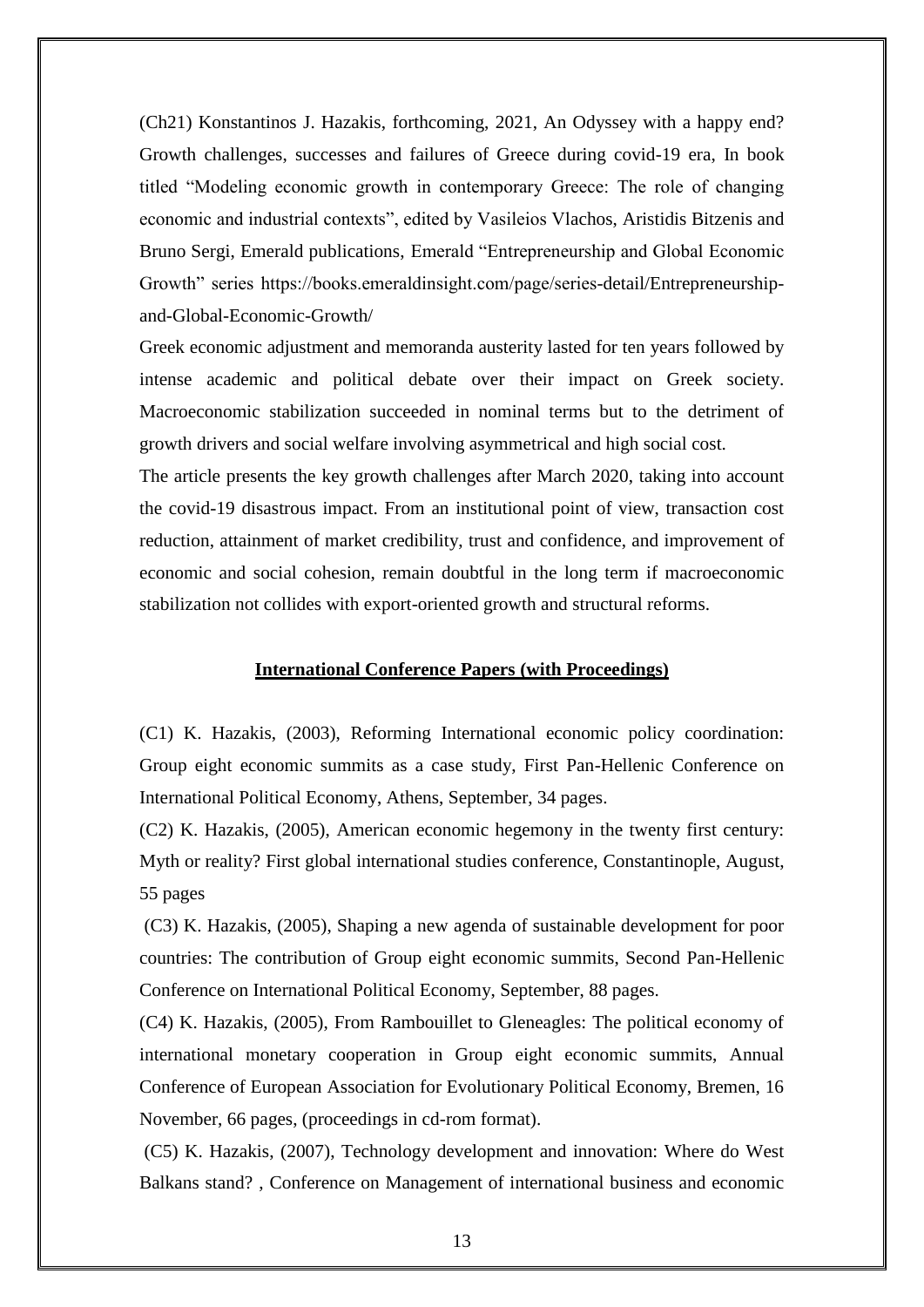systems, Larissa, 29 September, (proceedings in cd-rom format, ISBN, 978-960- 87764-7-0).

(C6) K. Hazakis, (2008), Governing the international economy: The role of group eight economic summits in monetary relations, Third Pan-Hellenic Conference on international political economy, Athens, May, 52 pages (proceedings in cd-rom format).

(C7) K. Hazakis, (2009), Ethics and economic transition: A reconsideration of critical issues. $17<sup>th</sup>$  Annual Conference on marketing and business strategies for Central and Eastern Europe, Department of Economics, University of Vienna, Vienna, December, (proceedings in hard copy, ISBN 978-3-9502045-8-2), pages 139-151.

(C8) K. Hazakis, (2010) On the interaction of state with markets in transition states of West Balkans,(in Greek), International Conference on International Business, 22-23 May, (editor V.A. Vlachos), ISBN 978-960-8396-57-9, University of Macedonia publications, pages 317-326.

(C9) Κ. Hazakis- P. Ioannidis, (2011), The Impact of Local Government Institutional Reform on Regional Economic Development: The Case of Eastern Macedonia and Thrace, 40th Annual Conference of Regional Science Association International, British and Irish Sector, Cardiff, Wales  $6<sup>th</sup>$ -8<sup>th</sup> September, 41 pages

(C10) Κ. Hazakis - J. Mourmouris, (2011), The social impact of energy transportation mega-projects: Burgas - Alexandroupolis oil pipeline as a case study, International Association for impact assessment - Economic Commission for Europe, Conference Prague, 21-23 September.

(C11) K. Hazakis - P. Ioannidis, (2012), The influence of Local Government Institutional Reforms on Subsidies Distribution among Municipalities: Evidence from Greece, 9th World Congress of Regional Science Association International, Timisoara Romania, 9th-12th May, 2012, (proceedings in CD-ROM format)

(C12) G. Sarafopoulos, K. Hazakis, P. Ioannidis, (2012), Modelling economic growth policy interaction with local government reform: Evidence from Eastern Macedonia-Thrace, ICIB 19-21 May 2012, University of Macedonia, Greece.

(C13) K. Hazakis- M. Chailis, (2012), Energy diplomacy as a tool of foreign policy: A theoretical approach, ICIB Conference, University of Macedonia, Publications, Institute of international relations and European policy, ISBN 978-960-98740-3-8, pages 41-46, Thessaloniki, 17-19 May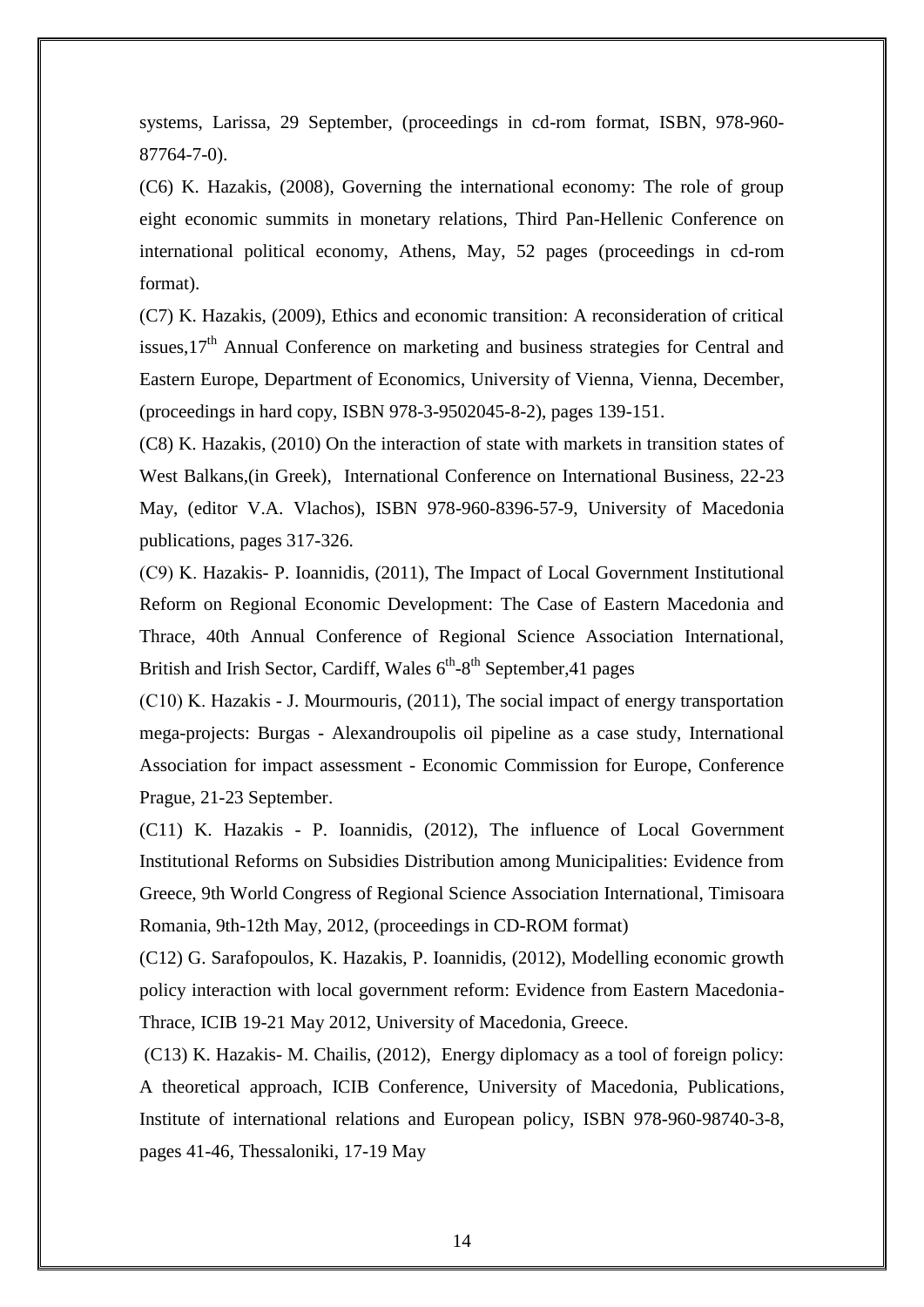(C14) K. Hazakis, (2012), The role of special economic zones in economic development: An Institutionalist approach, Proceedings of the 20<sup>th</sup> Annual Conference on Marketing and Business Strategies in Central and Eastern Europe, Vienna University of Economics and Business, edited by Reiner Springer, ISBN 978-3- 9503290-1-8,Vienna, pages.108-117.

(C15) Hazakis K., Ioannidis, P., (2012), The impact of local government institutional reform on regional economic development: A normative game approach, Proceedings, International Conference in International Business, University of Macedonia Publications , Institute of international relations and European policy, ISBN 978-960- 98740-3-8, Thessaloniki, 17-19 May, pages 208-213.

(C16) Konstantinos Hazakis, (2013), Reconsidering the Ethics of the Stability and Growth Pact: Key implications for European Debt Crisis, Association for Heterodox Economics Annual Conference, London, 4-6 July**.**

(C17) Dimitris Kyrkilis- Konstantinos J. Hazakis, (2014), The impact of economic adjustment programs on Greek competitiveness, in Conference "Greek Economy: From crisis to development", South and east European development center, University of Thessaly, Volos, 4-5 April

(C18) K. Hazakis - P. Kallias, (2015), Reintegrating Ethics and European economic governance: An institutionalist approach, ICIB proceedings, 24 May, ISBN 978-618- 81891-2-6 , ISSN 2241-5645, University of Macedonia, pp 251-262

(C19) Dimitrios Kyrkilis - Georgios Makris - Konstantinos Hazakis, (2015), Economic crisis and national economic competitiveness: Does labor cost link the two? The case of the south Eurozone states,  $7<sup>th</sup>$  EBEES international conference, Kavala, 8-10 May

(C20) Dimitris Kyrkilis- Konstantinos J. Hazakis, (2015), Is competitiveness influenced by macroeconomic-fiscal stabilization policy? Greece as a case study, 7th EBEES international conference, Kavala, 8-10 May

(C21) K. Hazakis- G Chatzievagelou, (2015), Similarities and differences of IMF conditionality clause in Latin America and euroarea states: a critical appraisal, ICIB 2015, 22-24 May, University of Macedonia

(C22) Hazakis K., Ioannidis, P., (2013), From Kapodistrias to Kallikratis: Intraregional cooperation and local government institutional reforms in Eastern Macedonia and Thrace ICIB Conference, May 2013, ISBN978-960-98740-8-3, Proceedings, pages 218-231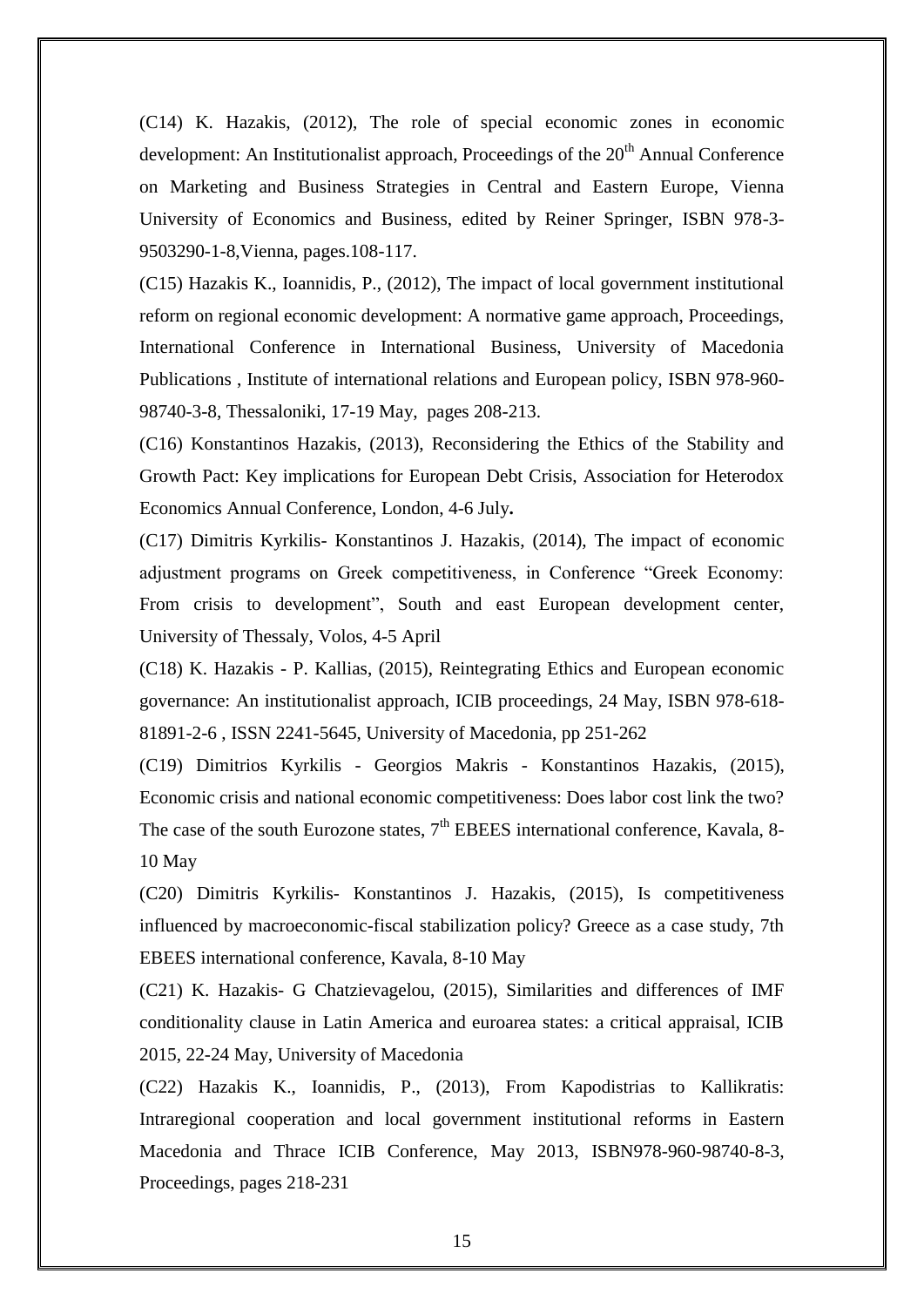(C23) K. Hazakis, (2015), Designing an effective framework for economic adjustment programs in euro area: An Institutionalist perspective, International Conference on Public Policy, Milan, July, T12P05 - European economic governance Session.

(C24) Konstantinos J. Hazakis, ICIB Conference, 2016, Preconditions for effective economic adjustment in Eurozone: An institutional approach, 20-22 may, University of Macedonia (ISBN 978-618-5255-01-5, e-book)

(C25) Konstantinos Hazakis, 2017, The expansionary fiscal consolidation theorem in doubt, 9<sup>th</sup> EBEES international conference (29 April), Athens, 28-29 April.

(C26) Konstantinos Hazakis, 2017, Expansionary fiscal austerity in euroarea: Is there a way out? International conference on international business, University of Macedonia, 20th may, fourth session, published December 2018, ICIB proceedings, A .Bitzenis et al. University of Macedonia, pages 63-70.

The debate over the positive spillovers of fiscal consolidation begins in the 1960s and takes into consideration the crowding out results of fiscal policies on private investments based on the analysis of IS/LM model. The IS equation concerns the equilibrium between output and interest rates in an economy based on the linkages between investment and savings. Accordingly, the lower the interest rate the larger the amount of output. The LM curve concerns the linkages between output and interest rates based on money demand and supply (higher interest rates lead to smaller holdings of money). Fiscal policy concerns the IS curve and monetary policy the LM curve. Their intersection is vital and sets the level of aggregate demand at any given price level.

The EFC theorists took into account the Ricardian equivalence hypothesis that is the belief that debt-financed fiscal policies are not effective and agents anticipate future taxation increases ending in reduction of consumption and investment. In the 1990s and especially from 2000 with the introduction of euro expansionary fiscal austerity theorem gathered momentum suggesting that under specific terms, expansionary fiscal policy may have stabilizing results on fiscal balances, stimulating private consumption and investment, boosting economic activity (expansion rather than contraction as argued by the standard Keynesian arguments) and improving exports. The EFC choices are leading economies to a policy impasse. Fiscal consolidation brings only short term fiscal primary surpluses while public debt ratios keep growing. Confidence, which is expected to make the private sector restart investment, is not taking place. Governments have little policy space on the fiscal side and no possibility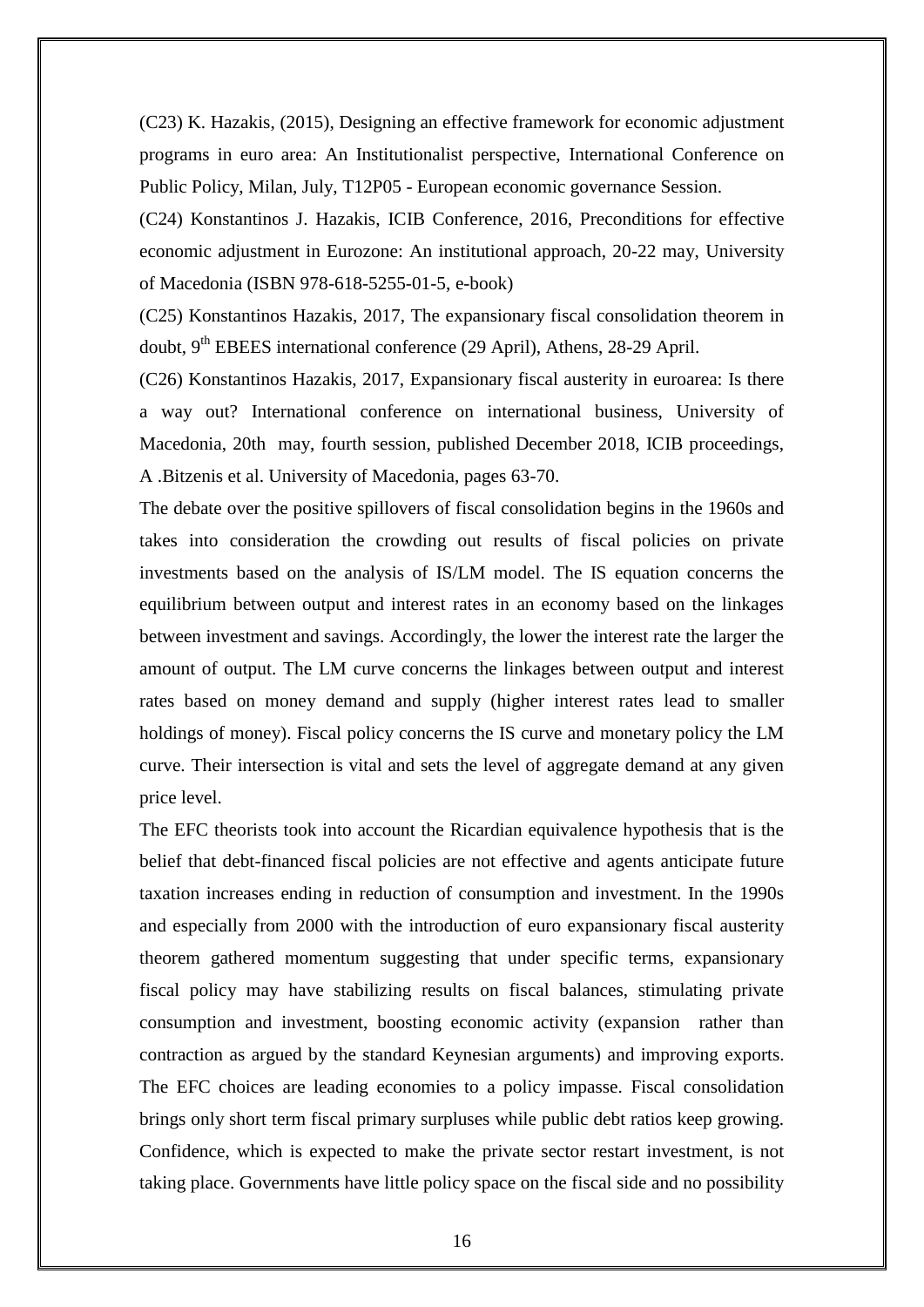to follow through European central bank an alternative policy in the monetary field. Quantitative easing prevented a liquidity crisis but cannot deliver automatically growth results. Fragile banks that have not been able to absorb their bad loans to the private sector face severe liquidity problems.

The article raises several doubts about the efficacy of EFC programs. Time lag between intermediate troika assessment, the delivering of adjustment programs tranches and the dynamics-priorities of national macroeconomic frameworks lead often to a non-orderly application of policies. Further, the idea that fiscal austerity enforces sustainable components of growth finds little support in the data. Fiscal retrenchment typically has contractionary effects on economic activity and leads to higher unemployment rates and high levels of national debt. Perotti himself (2012) argued after reexamining the fiscal episodes in Denmark (1982-1986), in Ireland (1987-1990), in Finland (1992-1998) and in Sweden (1993-1998), that "the results cast doubt on some versions of the expansionary fiscal consolidations hypothesis and on its applicability to many countries in the current circumstances". Low growth impacts on the debt-to-GDP ratio by weakening GDP (the denominator).

Thus, the article rejects EFC theorem and suggests that an adjustment is effective if it provides a viable and final solution to the original problem that raised its necessity. Thus , effectiveness refers to a triple challenge namely to identify the core pillars of macro, micro-economic and structural imbalances in a country, to induce corrective action with long term positive results and to balance economic effectiveness with social equity at the domestic level. Effectiveness is linked to specific structural/fiscal problems and the ability to solve them taking into account the necessity of European social and economic cohesion. Obviously, it involves a completely different identification of problems, hierarchy of issue areas priorities and corrective actions to face them.

EFC programs proved ineffective because of four failures: failures of policy mix (simultaneous expenditure reduction and tax increases as well as fiscal and investment multipliers errors), failures of knowledge (concerning national economic path dependency conditions as well as national economic priorities for development); failures of implementation (concerning state ability and resources) and failure of strong political will (due to inexistent reform-oriented electorate and strong vested interests with rent-seeking behavior).Moreover, one should mention that EFC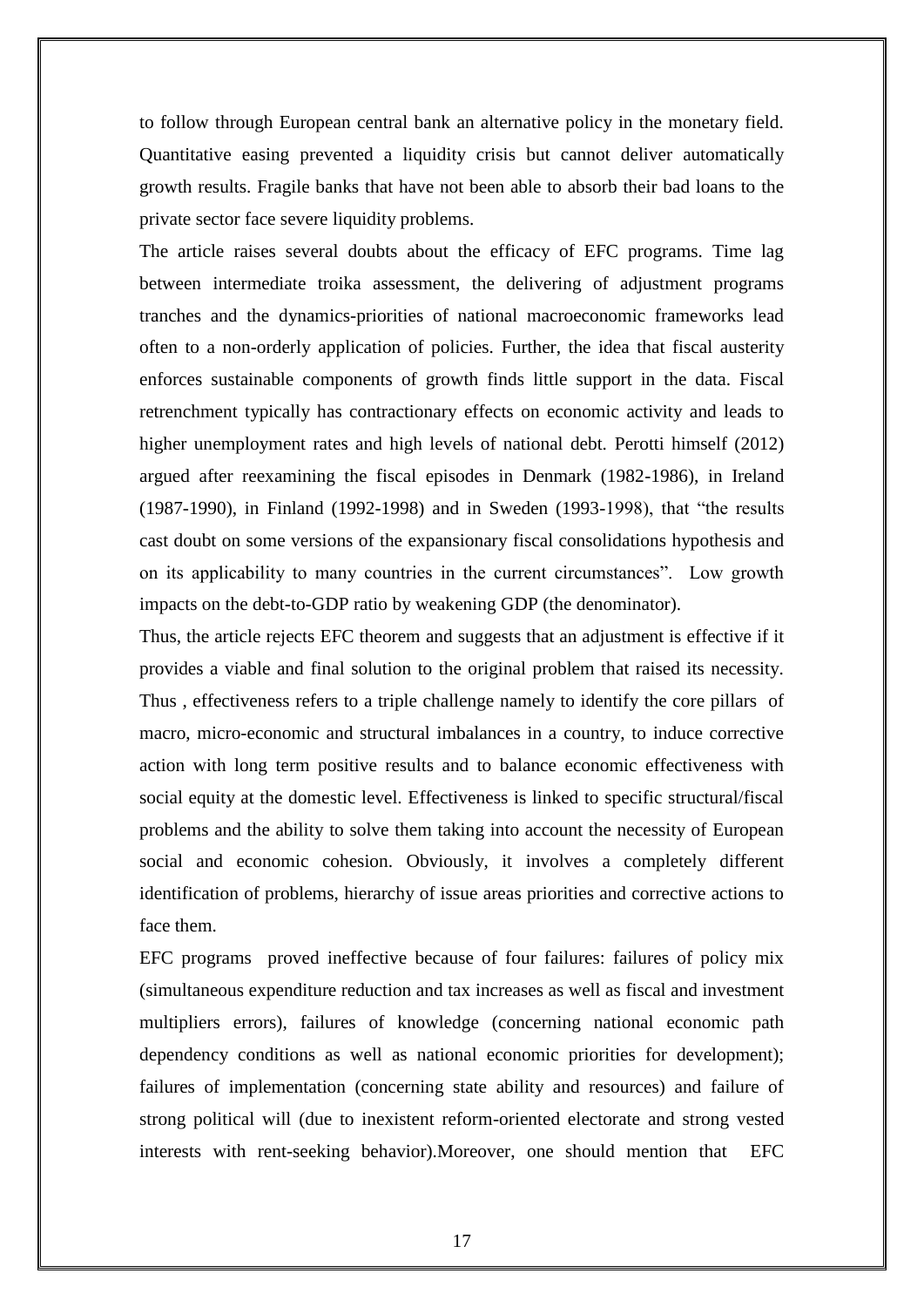undermined the impact of the private credit-led speculative boom and did not face properly the impact on banks and households.

In conclusion, fiscal austerity and wage compression have become part of the problem, not of the solution. This does not mean that fiscal discipline is not important but that it must be exercised within a policy programme for restarting growth, and it should take into account the idiosyncrasies of the state. Moreover, targeted financial enforcement of selected export oriented sectors in euro area countries does not mean a spending spree but achievement of Balassa/Samuelson effect in the tradables sector.

Conclusively, it becomes evident that adjustment should equally target from the beginning structural and fiscal consolidation, enforcement of local productive networks (and their ability to competitively export), taking into consideration the necessity to protect the most vulnerable social groups and maintain programmes with positive spillover effects in economy. It looks like that euroarea states should apply new normative and cognitive rules for adjustment giving an end to a vicious circle of depression.

(Ch27) Konstantinos Hazakis – George Papanikolaou, 2020, Corporate governance and assessement of internal audit in greek public hospitals, International conference on international business, University of Macedonia, 20th may 2019, published June 2020, ICIB proceedings, A.Bitzenis et al. University of Macedonia, pages 135-144.

#### **National Conferences**

(NC1) K. Hazakis, (2009), State and market in south-east transition economies: Conflictual and cooperative aspects, In Conference : Twenty years after Berlin wall fall, Department of Balkan Studies, University of West Macedonia, Florina, October,12 pages (proceedings in book format).

(NC2) K. Hazakis, (2009), The interaction of Group eight –Group Twenty Economic summits: Results on International economic regimes and structures, In Conference: International economic cooperation on global and regional level, Greek Society of International Relations and International Public Law, Athens, December, 12 pages. (NC3) K. Hazakis (2012),  $10^{th}$  Conference of the Greek section of ERSA, The role of special economic zones in regional economic development, Thessaloniki 1-2 June,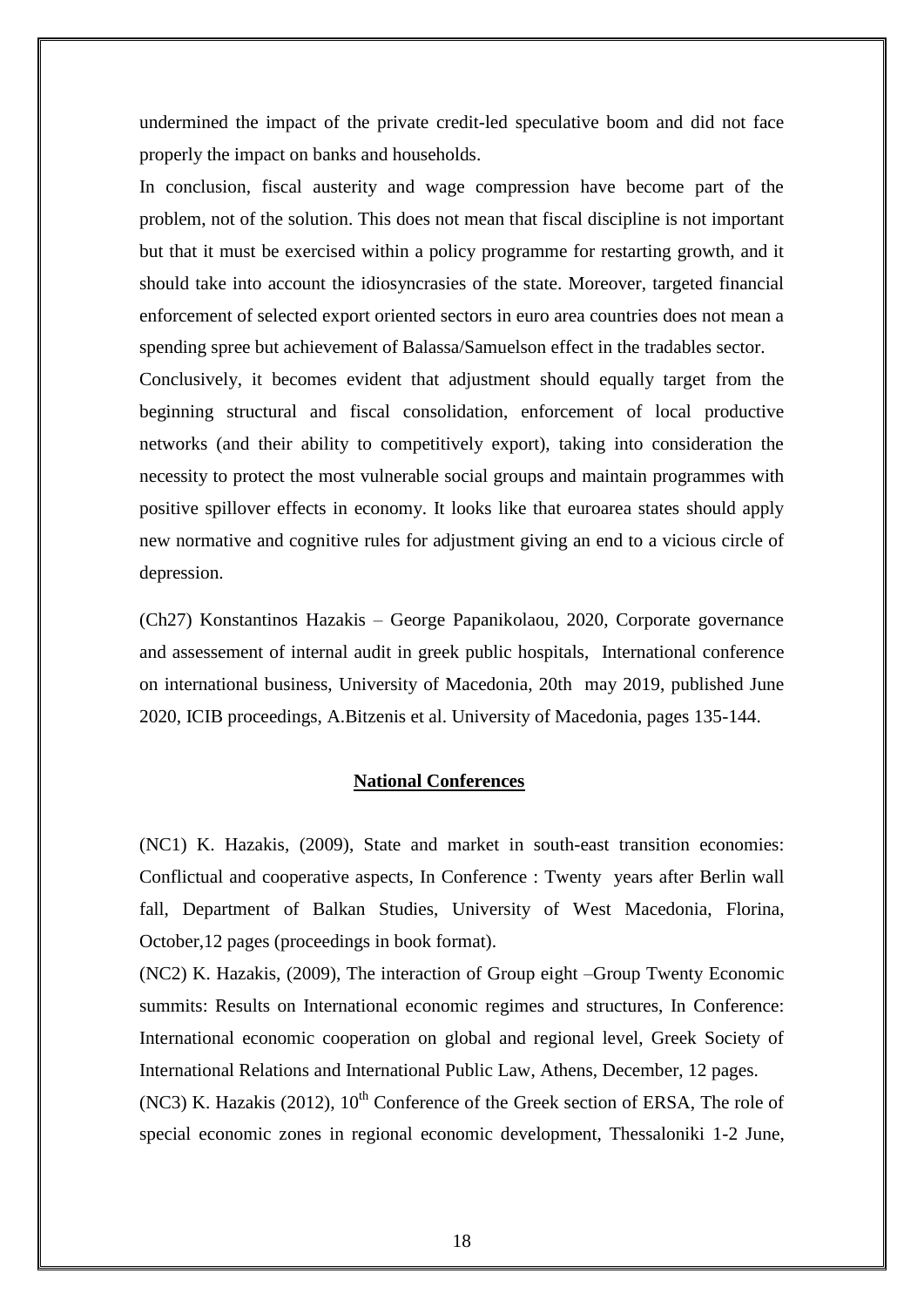Conference,Proceedings[,https://plandevel.web.auth.gr/ERSA\\_GR\\_CONF\\_2012/paper](https://plandevel.web.auth.gr/ERSA_GR_CONF_2012/papers/Hazakis_paper.pdf) [s/Hazakis\\_paper.pdf.](https://plandevel.web.auth.gr/ERSA_GR_CONF_2012/papers/Hazakis_paper.pdf)

(NC4) Konstantinos J. Hazakis, (2013), Is Institutional analysis useful in studying Special Economic Zones (SEZs)? A theoretical overview, ICIB Conference, University of Macedonia, Thessaloniki, Greece

(NC5) Dimitris Kyrkilis- Konstantinos J. Hazakis (2014), The impact of economic adjustment programs on Greek competitiveness, in Conference "Greek Economy: From crisis to development", University of Thessaly, Volos, 4-5 April

(NC6) D. Kyrkilis – G. Makris - K. Hazakis, (2014), Competitiveness , labor cost and the exit from the euro crisis,  $13<sup>th</sup>$  European Economics and finance society, Thessaloniki, 12-15 June , first session.

(NC7) K. Hazakis, (2016), Which mechanism for economic adjustment in Euro area? An institutional proposal, INFER Workshop on Economic Growth and Sustainable Development, 9-10 September, School of Environment, Geography and Applied Economics, Harokopio University, Athens

(NC8) Κonstantinos Hazakis - George Papanikolaou 2017, The prerequisites of optimal internal audit in public hospitals: the experience of Greece,  $(10-12-2017, 34<sup>n</sup>)$ session, titled How to face poverty in Greece and Europe, third conference of university of Peloponnese, department of political science and international relations, 8-10 December.

### **Scientific Newsletters-Workshops**

(W1) K. Hazakis (2001), Three years of European experience on monetary union: Problems and challenges, In Workshop: Greece and the challenge of economic and monetary union, Greek Ministry of foreign affairs, December, Coordinator: Professor C. Dimopoulos.

(W2) K. Hazakis, (2001), The autonomy of corporatism in East Asia: Myth or reality? Bulletin of the Greek Centre of Political Research, Panteion University of Athens, vol.3, December, pages 14-15.

(W3) K. Hazakis, (2003), Industrial restructuring in east Europe: Constraints and prospects, Department of international and European studies, Panteion University of Athens, April, Seminar, (financed from Tempus project), Professors of the Maritime University of Odessa.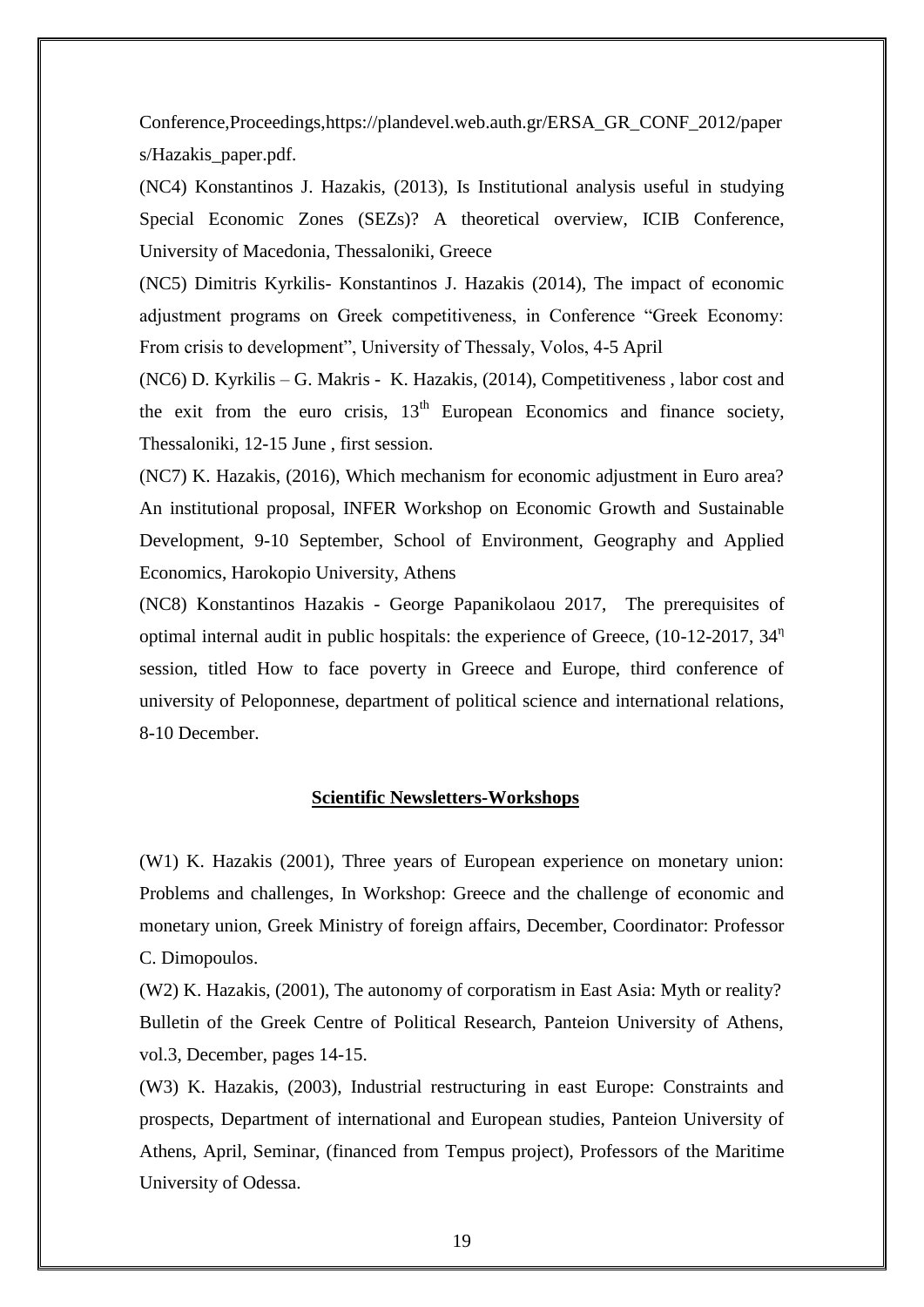(W4) K. Hazakis (2004), Democratization and economic transformation in East Europe, Bulletin of the Greek Centre of Political Research, Panteion University of Athens, Vol.5, June, pages 9-10.

(W5) K. Hazakis (2009), EU-US economic cooperation in Group eight summits, In Transatlantic relations workshop, US Consulate of Thessaloniki - University of Macedonia, 19-21 March, Municipal library of Thessaloniki.

(W6) K. Hazakis (2009), Economic development in West Balkans through the lens of institutional theory, Workshop on good governance in South-East Europe, Department of International and European Studies, University of Macedonia, 30 May.

(W7) K. Hazakis-M. Chailis, (2012),The success of Cyprus international economic policy in exploiting the exclusive economic zone, Fileleftheri Emfasi, Scientific Journal of Konstantinos Karamanlis Foundation, vol. 51, June, pages 46-53, Athens, (in Greek).

(W8). Discussant, Jean Monnet Centre of excellence, University of Peloponnese, EU Studies Summer School, An EU affair: analytics on EU affairs, 12-16 July 2021, Panel - 1 with Vice president of European commission Mr Margaritis Schinas, European way of life, 12 July.

(W89). Discussant, Jean Monnet Centre of excellence, University of Peloponnese, EU Studies Summer school, An EU affair: analytics on EU affairs, 12-16 July 2021, Panel- 2 with Mrs Marietta Giannakou, member of Greek parliament, The conference on the future of Europe and the distinctive role of citizens and parliaments, Thursday  $15^{th}$  July.

#### **Phd Thesis/Postgraduate Dissertation**

(Th1) The motives of foreign direct investment in transition economies, PhD thesis, Panteion University of Athens, Greece, 1999.

(Th2) International economic policy coordination, MSc. Dissertation, London School of Economics and political science, Sept.1994.

### **Lectures and Presentations Delivered**

(LP1) K. Hazakis (2001), "Three years of experience from EMU: Problems and prospects, Greek Ministry of Foreign Affairs, December.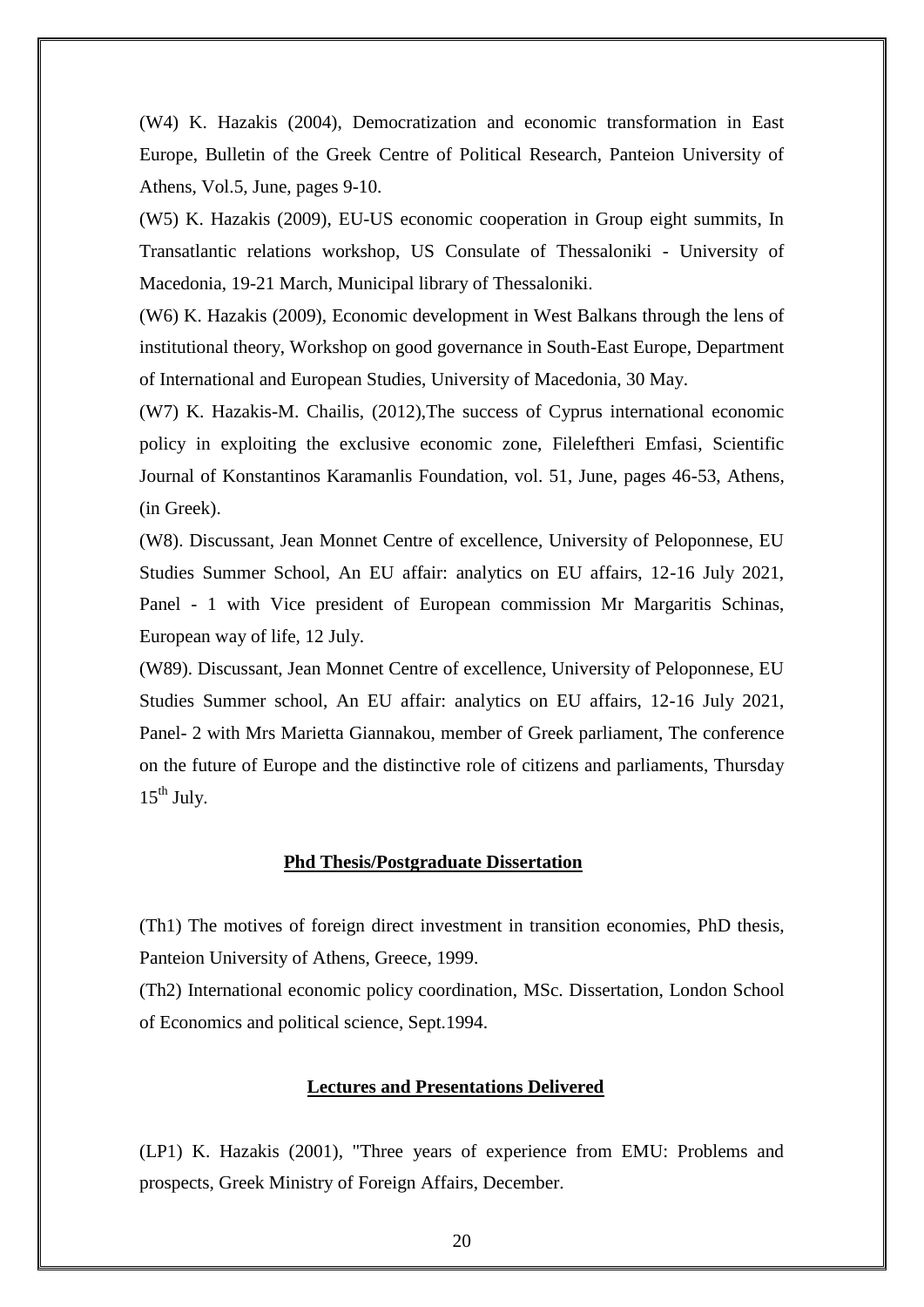(LP1) K. Hazakis (2001), Strategies of firm alliances in Twenty first century: A critical assessment of the incentives Department of International and European Studies, Panteion University of Athens, Graduate Studies programme, May.

(LP2) K. Hazakis (2005), The conditions for a sustainable economic advantage: The case of Thessaloniki, half day conference of the Institute of International Economic Relations of Athens, titled "The competitive advantage of Thessaloniki in South-East Europe and the challenges of Global Economy, Byzantine Museum, Thessaloniki, 7 April.

(LP3) K. Hazakis, (2005), Structural funds and regional cohesion in European Union, Training of civil servants in Drama Prefecture ,12 November, National School of Public administration.

(LP4) K. Hazakis (2006), The role of group eight economic summits in global economic governance, Seminar of the Institute of International Economic Relations of Athens, titled "Global economic governance", December.

(LP5) K. Hazakis (2011), Analyzing the social effects of Burgas-Alexandroupolis oil pipeline in Evros region, Commercial and Industry Association of Greece,Athens,8 June.

#### **Newspaper Articles**

(A1) K. Hazakis, (1990), The Greek corporatist state, Economicos Tahidromos, (weekly financial magazine in Greek), November  $8<sup>th</sup>$ 

(A2) K. Hazakis (1992), The end of nation state? Economicos Tahidromos, March  $5<sup>th</sup>$ , page 91.

(A3) K. Hazakis (1993), The LOME convention and the ACP countries, March  $25<sup>th</sup>$ page 80-82.

(A4) K.Hazakis (1993),European integration:Quo vadis?, Economicos Tahidromos, April  $22<sup>nd</sup>$  page 78-79.

(A5) K. Hazakis (1994), The strategy of multinational corporations in contemporary economics, April  $7<sup>th</sup>$ , page 80-81.

(A6) K. Hazakis (1994), An explanation of the Japanese miracle, November  $3<sup>rd</sup>$  page 79.

 $((A7)$  K. Hazakis,  $(2002)$ , Why creating a joint venture in Greece? Bulletin of the Commercial Chamber of Thessaloniki , vol. January-February, pages 34-35.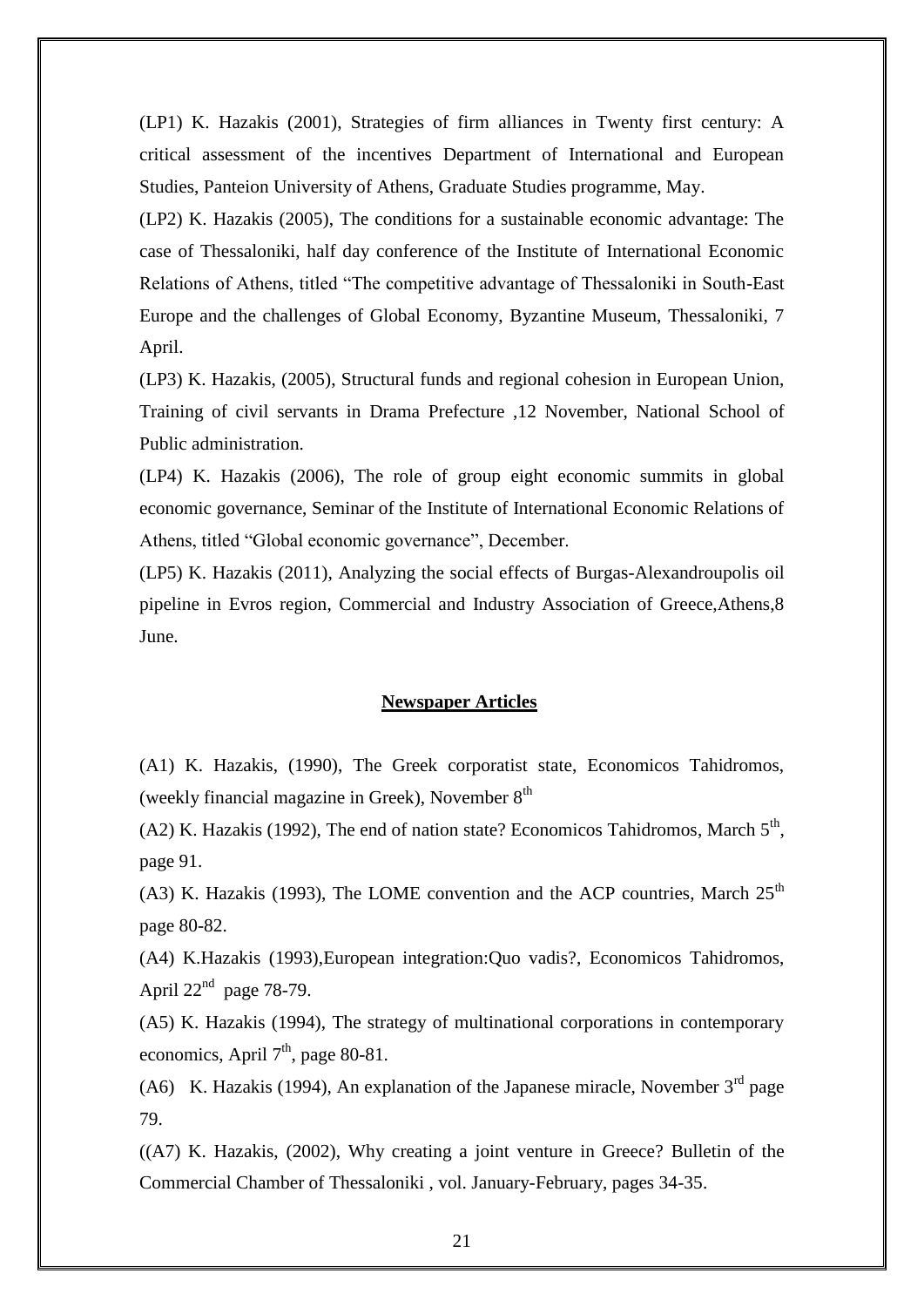(A8) K. Hazakis, (2007), The role of Group eight economic summits in economic affairs, Monthly journal Presscode, Athens, September, pages 48-51.

(A9) K. Hazakis, (2009), The contradictions of global economic system, Macedonia (daily journal), February  $1<sup>st</sup>$ , page 48.

(A10) K. Hazakis, (2009), Is there a US international monetary hegemony? Macedonia March  $1<sup>st</sup>$ , page 59.

(A11) Hazakis, (2009), The challenges of global economic crisis, Macedonia, April 19<sup>th</sup>, page 48.

(A12) K. Hazakis, (2009), The reasons of putting Greek politics into question, Macedonia

(A13) K. Hazakis, (2010), The utility of economic institutions, Macedonia, Daily newspaper, 6 June.

(A14) K. Hazakis, (2010) Prerequisites for sustainable development in Prefectures, Apokalpsis, daily newspaper, 12-13 November.

(A15) K. Hazakis (2012), How to get out of economic crisis, Kathimerini, daily newspaper, 25 June.

(A16) K. Hazakis (2012), The impact of time on economic crisis resolution, Macedonia, daily newspaper, 6 October.

(A17) K. Hazakis (2014), The conditions of long term economic development Kathimerini, daily newspaper, 24 august, page 6.

(A18) How to overcome the sovereign debt crisis in Greece, (2014), Paratiritis of Thrace, daily newspaper, 10 December

(A19) K. Hazakis, How to sustain debt obligations in the long run, (2015), Paratiritis of Thrace, daily newspaper, 7 February

(A20) K. Hazakis, How to maximize taxes without destroying GDP growth, (2015), Paratiritis of Thrace, daily newspaper, 26 May

(A21) K. Hazakis, Yes or no to a referendum for economic adjustment? Why we should stay in Eurozone, Paratiritis of Thrace, daily newspaper, 1 July 2016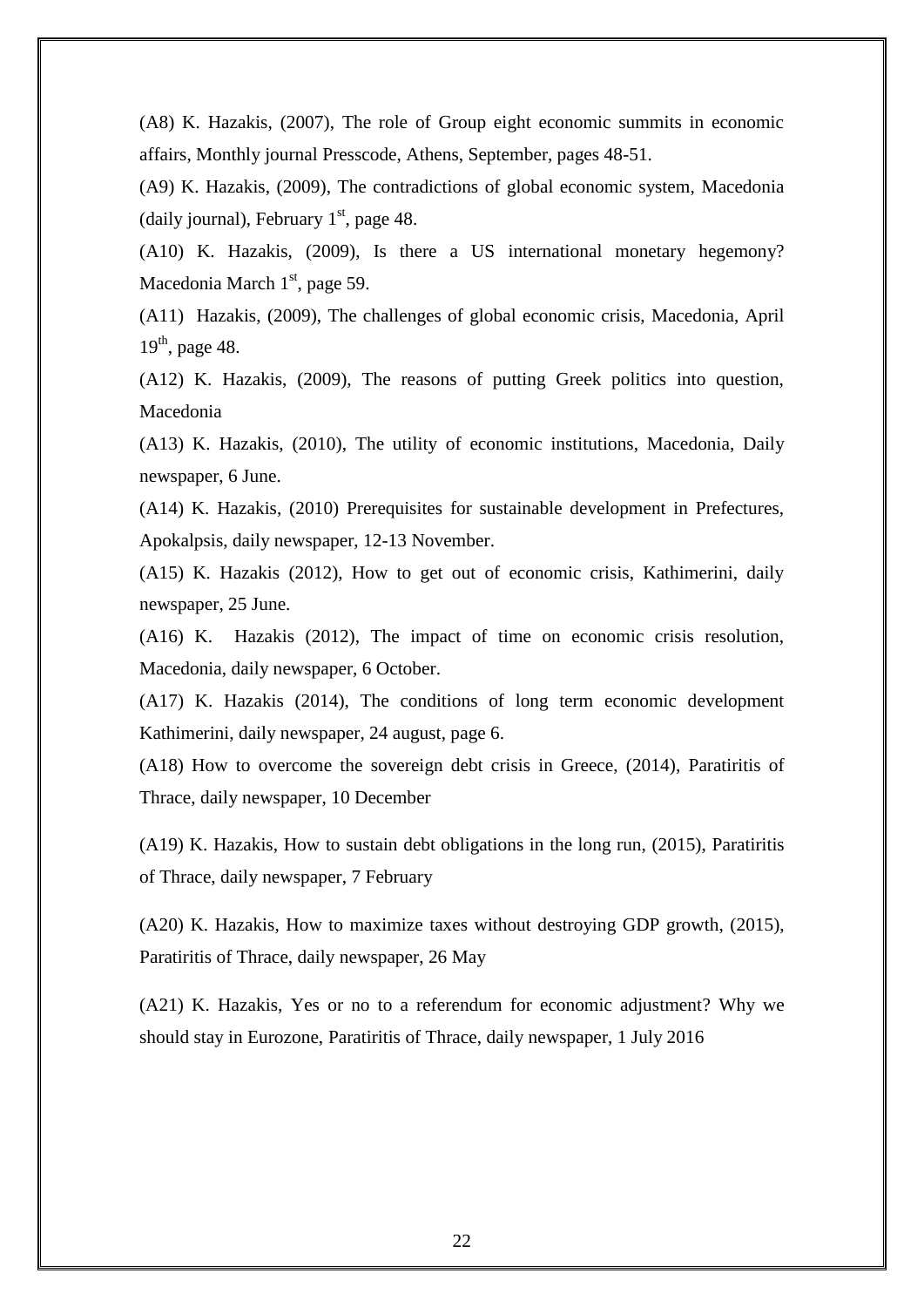(A22) K. Hazakis, The fundamentals of structural reforms and why we should support them, website capital.gr, 5 may 2016

(A23) K. Hazakis, Myths and realities for the science of economics, (2016), Paratiritis of Thrace, daily newspaper, 2 June

(A24) K. Hazakis, European traverso, capital.gr, 19 march 2019

(A25) K. Hazakis, 2019, State budget of Greece: Stability and development issues, Economic chamber of Greece, December, 9-11

(A26) The (inevitable?) conflict of USA - China, militaire.gr, 16 June 2021

## **SCIENTIFIC ACTIVITIES**

#### **B1.Research**

(B1A) Research fellow-Greek Centre of Political Research, Panteion University of Athens, January 2004-April 2008).

(B1B) Post doctoral research, Institute of international economic relations of Athens, May 2004-May 2007, Subject: International economic policy coordination.

(B1C) Research fellow (May 2004- ) and member of the editorial board of the Journal "Agora without frontiers" (June 2009- ), Institute of International Economic Relations of Athens

(B1D) Participation in the project of the Greek general secretary for youth, (Ministry of education), for the new guide for young entrepreneurs concerning the start-up of new firms, (six units of the guide), March 2008-October 2008.

(B1E) Participation in the project, The economic and social impact of Burgas-Alexandroupolis oil pipeline, 2010.

(B1F) Supervisor of post graduate theses and Ph.D. Theses in Democritus University of Thrace.

(B1G) Author of the Departmental internal assessment reports in Democritus University of Thrace.

(B1F) Head of the internal assessment unit of department of economics of Democritus university of Thrace (2017 - ).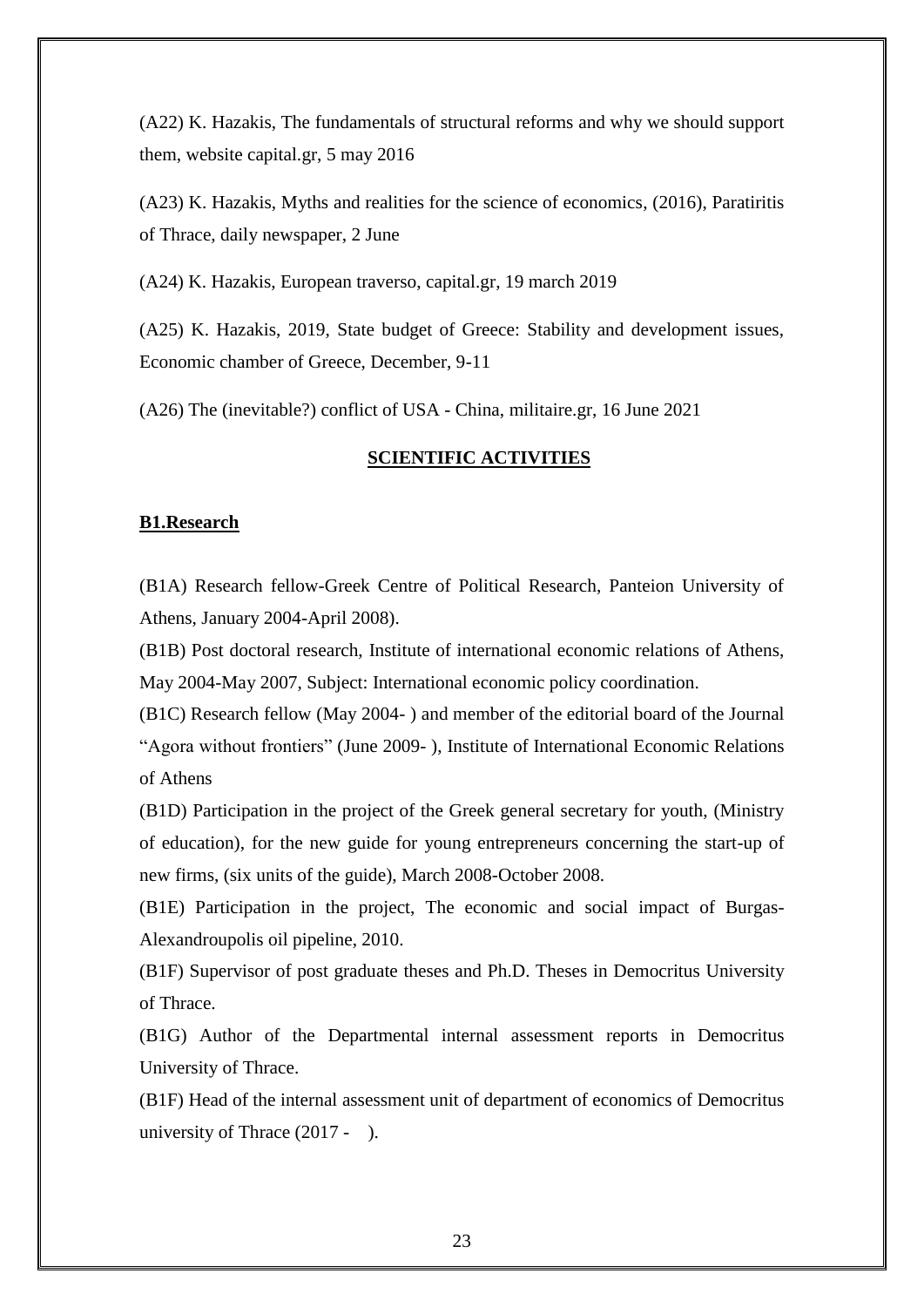#### **B2.Member of scientific Associations**

(B2A) Member of Cedimes

(B2B) Member of the European Association for Evolutionary Political Economy

(B2C) Member of the Hellenic Society of International Relations and International Law

(B2D) Vice President of the Union of Young scientists for European Studies (June 2000-November 2004)

(B2E) Member of the Greek section of European Regional Science Association (ERSA-GR)

(B2F) Member of the World Economics Association

(B2G) Member of the Regional science association international (RSAI)

(B2H) Member of the International network for economic research

#### **B3.Referee-Member of Editorial Boards**

(B3A) Agora without frontiers, published by the Institute of International Economic relations, Athens, (February 2007- )

(B3B) Bulletin of the Greek Academy for Business Administration (January 2006- 2013).

(B3C) Member of the Editorial Board of Regional Science Inquiry, (2010-2012)

(B3D) Referee Contemporary Social Science.

(B3E) Referee East-West Journal of economics and business.

(B3F) Referee International Journal of economic policy in emerging economies.

(B3G) Referee International Journal of Sustainable development.

(B3H) Referee Analects of economic and political sciences.

(B3I) Referee International Journal of Global Trade and Markets.

(B3J) Referee Middle East Forum.

(B3K) Referee East West Journal of Economics and Business

(B3L) Referee International Journal of Diplomacy and economy

(B3M) Referee, Journal Aeixoros

(B3N) Referee, Politics and Policy

(B3O) Referee, EBEES, 2015 and 2017

(B3P) Referee, ICIB, 2015 - 2019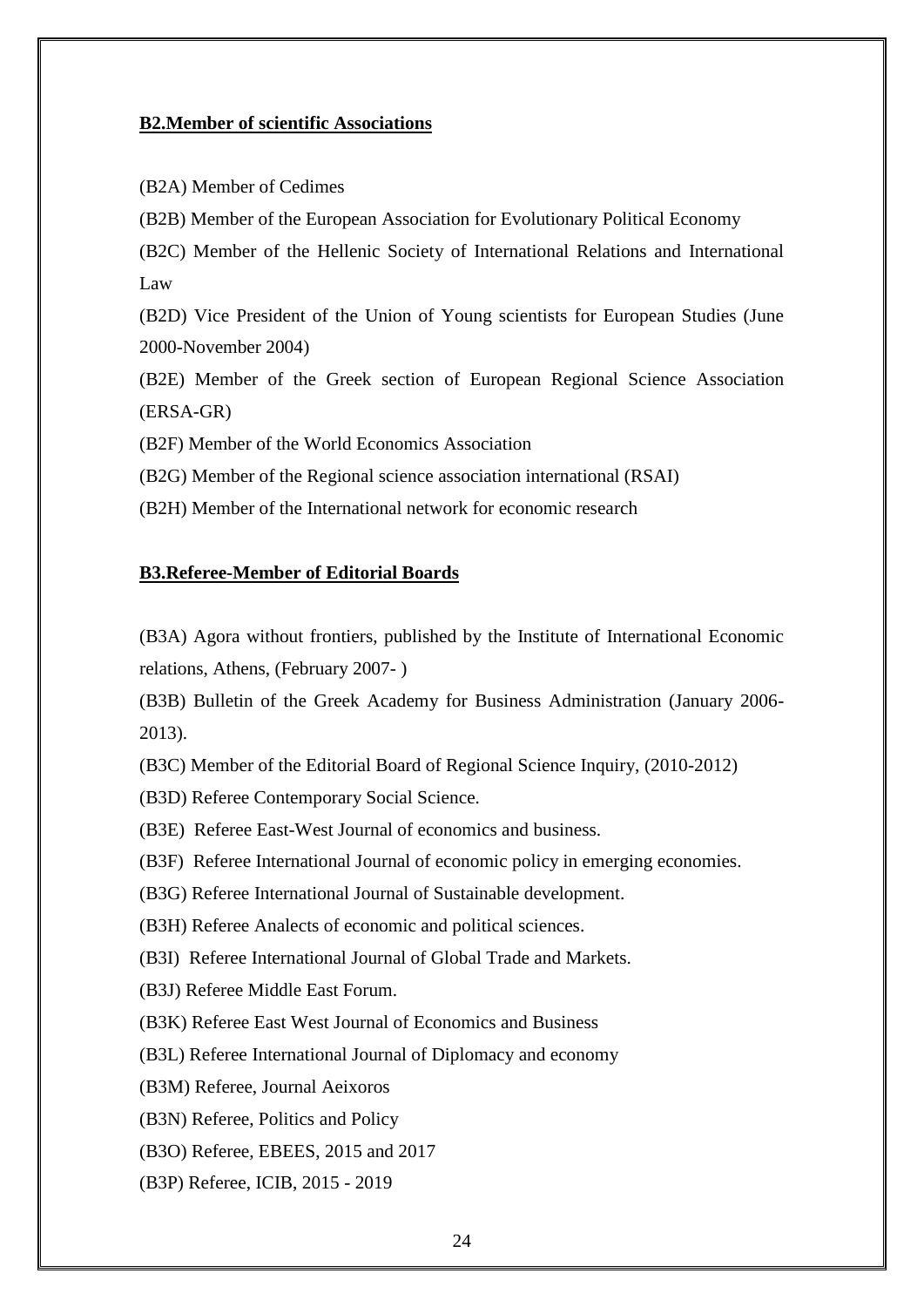#### **B4. Conference Chairman-Coordinator of Sessions**

(B4A) First Pan-Hellenic Conference on International Political Economy, Chairman of the session: Financial aspects of globalization, September  $19<sup>th</sup>$ , 2003.

(B4B) First global international studies conference, Chairman of the session: The problems of corruption, August  $25<sup>th</sup>$ , 2005.

(B4C) Second Pan-Hellenic Conference on International Political Economy, Chairman of the session: European countries in transition, September  $17<sup>th</sup>$ , 2005.

(B4D) Third Pan-Hellenic Conference on International Political Economy, Chairman of the session: European Union and the global economy, May  $16<sup>th</sup>$ , 2008.

(B4E) International Conference on Applied business and economics, Chairman of the morning session, October  $4<sup>th</sup>$ , 2008.

(B4F) International Conference on International Business, Chairman of session, 23 May 2010, University of Macedonia, Greece.

(B4G) Member of the Organization Committee of the International Conference on International Business, University of Macedonia 22-23 May 2010.

(B4H) Member of the scientific committee of the Fifth annual south-east European doctoral student conference 2010, SEERC, (Southeast European research centre, Thessaloniki, July)

(B4I) Member of the Organization Committee of the International Conference on International Business, University of Macedonia 19-21 May 2011.

(B4J) Member of the Organization Committee of the International Conference on International Business, University of Macedonia 19-21 May 2012.

(B4K) Member of the Organization Committee of the International Conference on International Business, University of Macedonia, May 2013.

(B4M) Chairman of the third session, International Conference on International Business, University of Macedonia, (titled, Current issues in economic growth: From the causes of the fiscal crisis to macro-micro alternatives of growth, 16-18 may 2013). (B4M) Member of the Organization Committee of the International Conference on International Business, University of Macedonia, May 2014.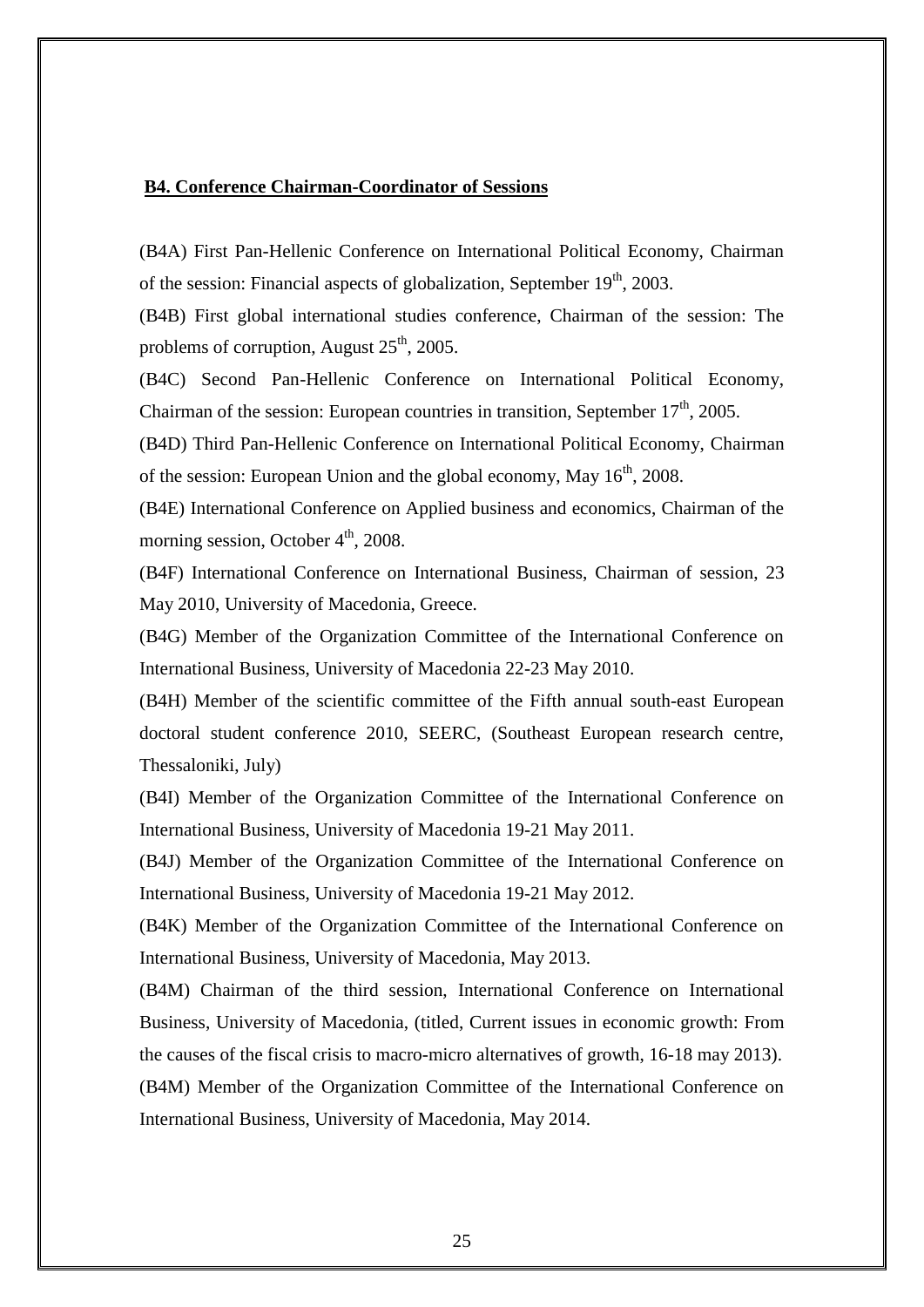(B4N) Member of the Organization Committee of the Research Conference on economics organised in department of economics of Democritus University of Thrace (April 2014)

(B4O) Chairman of the first parallel session, Conference on "Greek Economy: From crisis to development", University of Thessaly, Volos, 4-5 April, 2014.

(B4P) Chairman, third session, International Conference of Sciences, American University of Rome, 28-10-2014

(B4Q) Member of the Organization Committee of international conference "Economies of Balkan and eastern Europe countries", University of Macedonia and Technological institute of Kavala, Kavala, 8-10 May 2015.

(B4R) Chairman, first session, (08-05-2015), International conference, "Economies of Balkan and eastern Europe countries", Kavala

(B4S) Member of the Organization Committee of the International Conference on International Business, University of Macedonia, 22-24 May 2015.

(B4T) Chairman, second session, International Conference on International Business, University of Macedonia, "Banking, finance, risk management and foreign direct investment", 23 May 2015

(B4U) Chairman, first session, International Conference on International Business, University of Macedonia, "Current developments and economic conditions in southeast Europe", 22-05-2015

(B4V) Chairman, several sessions, International Conference on International Business, University of Macedonia, 2016, 2017, 2018, 2019.

#### **Scientific Seminars (attended during graduate studies)**

(S1) Institute of International Relations, Panteion University of Athens, Conflict resolution in Europe, Corfu, August 28<sup>th</sup> - September 4<sup>th</sup> 1992

 $(S2)$  London School of Economics, International Business Strategy, June  $20<sup>th</sup>$ -July  $16^{th}$ , 1993.

(S3) London Guildhall University, International Shipping, July  $11^{th}$ - July  $22^{nd}$  1994

(S4) Greek Union for European Studies, The European Union in a changing world, Spetses July  $14^{\text{th}}$ -July  $18^{\text{th}}$  1997